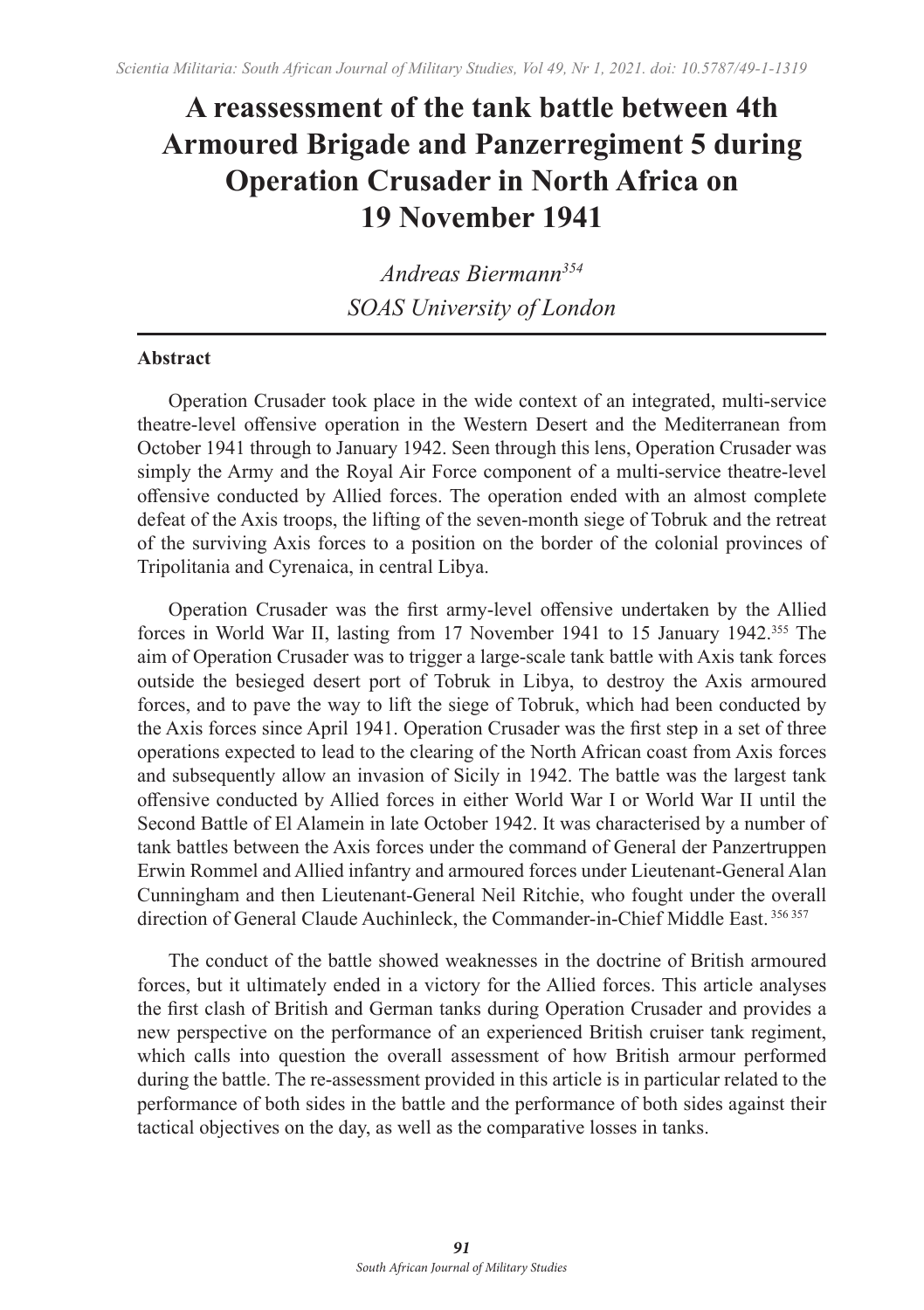The article covers the first engagement of British 4th Armoured Brigade with German armour during the opening stage of Operation Crusader between 17 and 20 November in which it managed to thwart a German counterattack. Utilising primary documents, such as war diaries, messages and reports, this article provides a new perspective on the established view of the battle that also affects our view of the performance of British armoured units at regimental level during this period of the Desert War. The article presents a reassessment of comparative tank combat performance in the early phase of Operation Crusader by analysing the first engagement between Allied and German armour with a view to correcting misconceptions that have until now clouded the historical record, such as the one expressed in General Auchinleck's despatch on the period, "But our tanks and anti-tank guns were no match for the German, although they were fought with great gallantry:".358 It also considers hitherto unused primary evidence to shed new light on the losses in tanks suffered by both sides during the battle, and considers how the opposing forces performed in the context of their operational objectives.

**Keywords:** World War II, Desert War, North Africa, Libya, 8th Army, tank warfare, Tobruk, Afrika-Korps, Rommel, 7<sup>th</sup> Armoured Division, Desert Rats, Lend-Lease Act, 1941.



Map 1: Western Egypt, Eastern and Central Libya, March 1941.<sup>359</sup>

#### **Introduction**

The War in the Desert, 1940–1943, remains an interesting subject of study for military history. The earlier controversies and debates on comparative military performance have been replaced by more nuanced scholarships concerning the occupation of North Africa, Nazi and Italian crimes and British imperialism. These old debates about the comparative performance of Allied and Axis armed forces in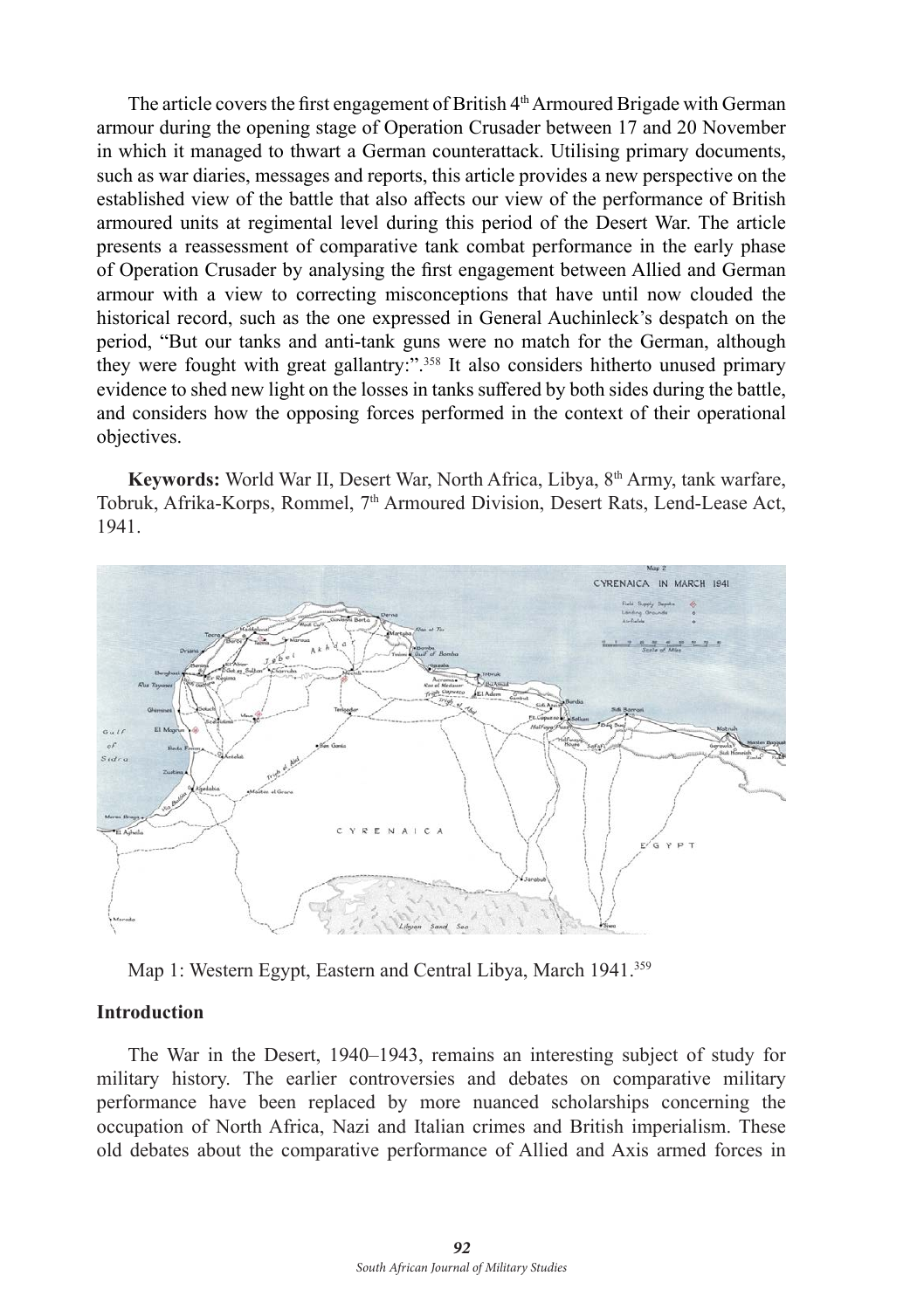the ground battle nevertheless still simmer among scholars and the general public. This is particularly the case for the period 1941–1942, prior to General Bernard Law Montgomery's assuming command of the British  $8<sup>th</sup>$  Army and the replacement of Field Marshal Claude Auchinleck by Field Marshal Harold Alexander as commander of the Middle East theatre of war. This phase, lasting from December 1940 to July 1941, has been epitomised by Corelli Barnett as "[t]he cumulative and accelerating effects of twenty years of military decadence" suddenly being presented to the British generals. It was characterised by sweeping advances, covering hundreds of kilometres across the desert at rapid speeds, large-scale encirclement battles, and the siege of Tobruk, the longest siege endured by forces of the British Empire.<sup>360,361</sup>



Map 2: The Operation Crusader battlefield.<sup>362</sup>

To break the siege of Tobruk through an offensive operation code-named Operation Crusader, a new army was created in September 1941, the  $8<sup>th</sup>$  Army under the command of Lt General Sir Alan Cunningham, who had been in charge of operations against the Italian forces in East Africa. The 8<sup>th</sup> Army consisted of the former Western Desert Force, which was now named 13 Corps, the newly created 30 Armoured Corps and the Tobruk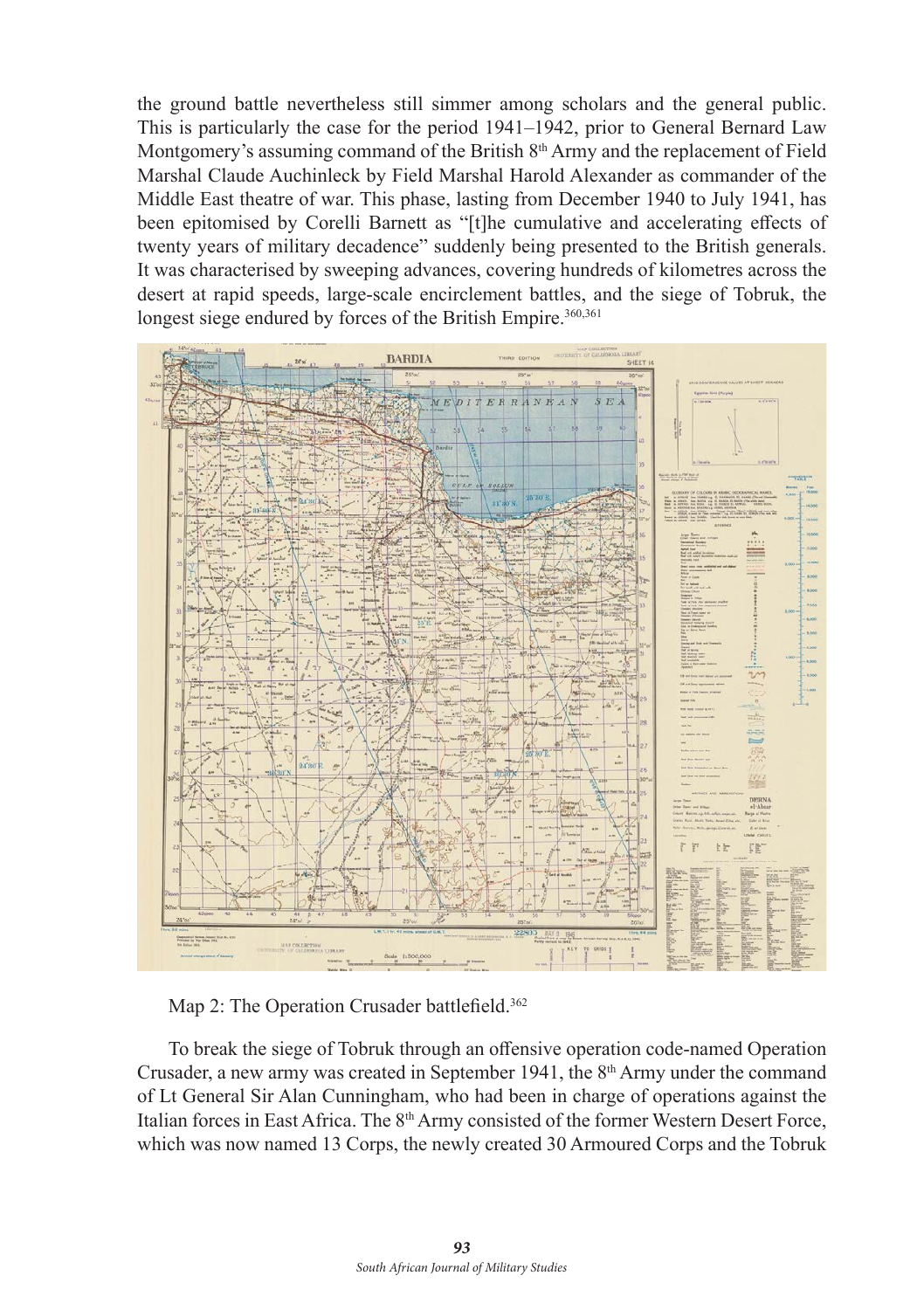Fortress garrison, named TobFort. The  $8<sup>th</sup>$  Army was built around the largest tank force fielded by the British Empire until the time and it would ultimately see over 900 British and United States (US) tanks committed to battle in six brigades, the  $2<sup>nd</sup>$ ,  $4<sup>th</sup>$ ,  $7<sup>th</sup>$  and  $22<sup>nd</sup>$ Armoured Brigades and the 1<sup>st</sup> and 32<sup>nd</sup> Army Tank Brigades.<sup>363</sup>

The immediate objective of Operation Crusader was to destroy the Axis forces in North Africa, in particular the German armour, thereby relieving the siege of Tobruk, occupying the eastern Libyan province of Marmarica and the central Libyan province of Cyrenaica, and setting the stage for the elimination of the Axis forces on the North African mainland. The invasion of Tripolitania was to follow victory in Operation Crusader as a separate operation with an indicative code-name of Operation Acrobat. In 1942, this was to be followed by an invasion of Sicily, tentatively code-named Operation Gymnast, and the return of Allied forces to the mainland of Europe. Planning for both of the successive operations proceeded in the autumn 1941 in parallel with military operations in Libya.364,<sup>365</sup>



Map 3: British forces, theatre grid overlay, November 1941.<sup>366</sup>

# **Operational plans**

The operational plan for Crusader was for the  $8<sup>th</sup>$  Army's two Corps, 13 Corps on the right, and 30 Corps on the left, to bring to battle and destroy the armoured element of the Axis forces besieging Tobruk in a major tank battle south-east of Tobruk. One of the major concerns of the Allied commanders was the ratio of Allied to Axis, in particular German, tanks. For Operation Crusader, considering the overall tank strength of the 8th Army, including TobFort and infantry tanks, this ratio amounted to 2.1 to 1. Nevertheless, for the cruiser tanks in 30 Corps, which were considered crucial to victory, this superiority only amounted to 1.5:1, as shown in Table 2 below.

Specifically, 30 Corps with the main armoured force of over 450 cruiser tanks in three brigades was to push on the left wing of the  $8<sup>th</sup>$  Army into the rear of the Axis position on the Libyan–Egyptian border. This was expected to trigger the tank battle in which the higher number of British tanks would enable the  $8<sup>th</sup>$  Army to prevail and destroy the Axis tank forces. The advance by 30 Corps on the left flank of the  $8<sup>th</sup>$  Army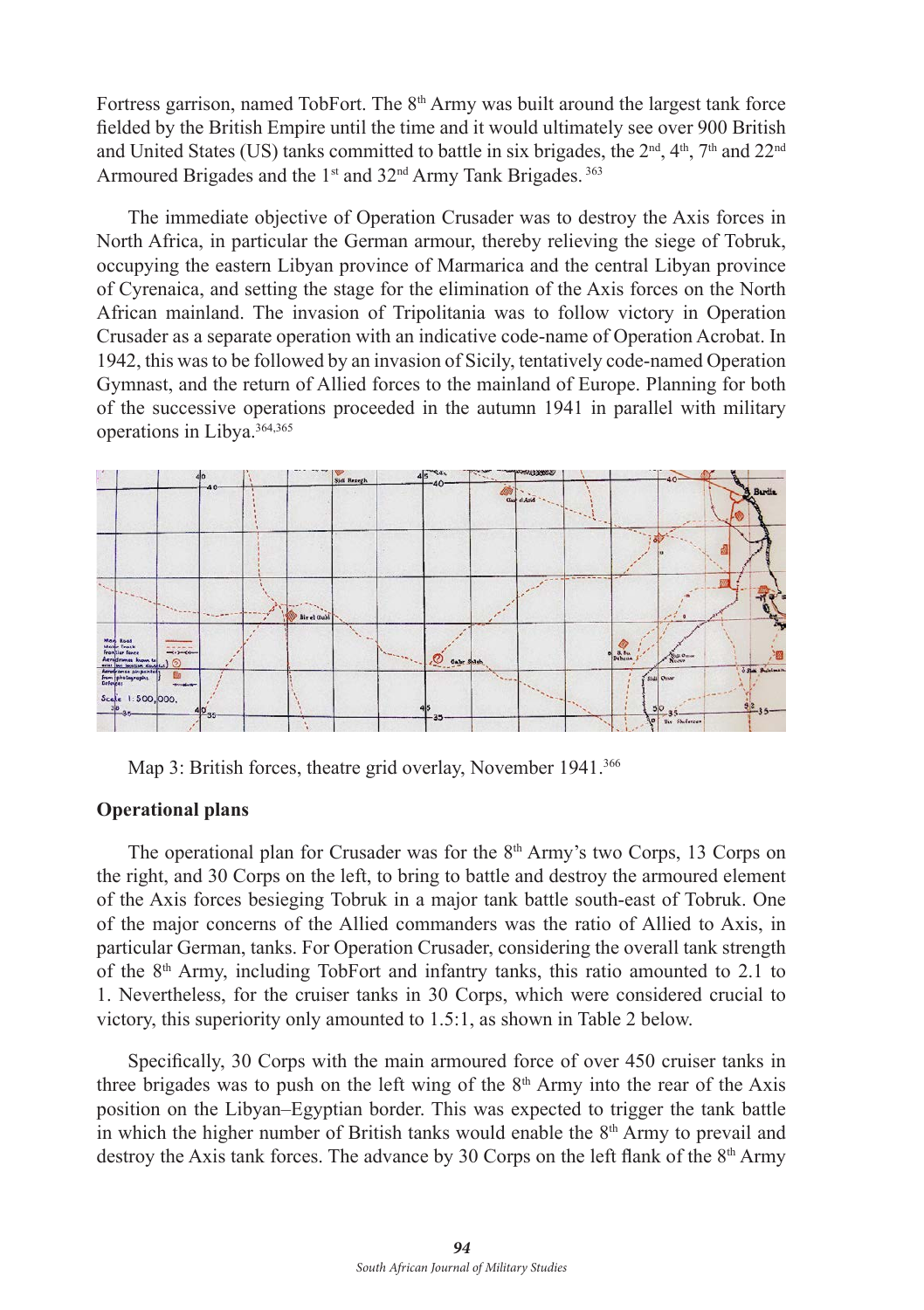was covered by a shorter, northbound right hook of 13 Corps on the left flank. This was expected to envelop the rear of the Axis border position of Bardia–Sollum–Halfaya– Sidi Omar, approximately grid references 519398–525375–515370–498358 on Map 3 above. The operational objective of 13 Corps was the reduction of these positions along the Libyan–Egyptian border, thereby severing the supply routes from Bardia on the border to the forces besieging Tobruk to the west and protecting the rear of the 30 Corps advance.367

The 4th Armoured Brigade was to be the hinge between the two corps in order to be able to support either, as needed. While assigned to 30 Corps logistically, the  $4<sup>th</sup>$ Armoured Brigade remained under operational control of the 8<sup>th</sup> Army in the initial stage of the battle. Similarly, TobFort remained under command of the  $8<sup>th</sup>$  Army in the initial phase of the operation, with command to be transferred to 30 Corps once the situation warranted the issuing of the breakout order. In the event, the transfer happened on 20 November with the breakout order given for the following day.

| <b>Type</b> | <b>30 Armoured Corps</b>                                                               | 13 Corps                                                         | <b>Tobruk Fortress</b>                                   | <b>Reserves</b>                                                       |  |
|-------------|----------------------------------------------------------------------------------------|------------------------------------------------------------------|----------------------------------------------------------|-----------------------------------------------------------------------|--|
| Armour      | 7 <sup>th</sup> Armoured Division<br>(two armoured brigades)<br>and one support group) | 1 <sup>st</sup> Army Tank Brigade<br>(minus one squadron)        | 32 <sup>nd</sup> Army Tank<br>Brigade<br>(two regiments) | None in formations<br>but reserve tanks held<br>to replace losses.    |  |
|             |                                                                                        | 4 <sup>th</sup> Armoured Brigade                                 |                                                          |                                                                       |  |
| Infantry    | 1 <sup>st</sup> South African<br><b>Infantry Division</b><br>(minus one brigade)       | 2 <sup>nd</sup> New Zealand Division                             | $70th$ Infantry<br><b>Division</b>                       | $2nd$ South African<br><b>Infantry Division</b><br>(plus one brigade) |  |
|             | $22nd$ Guards Brigade<br>(two battalions)                                              | 4 <sup>th</sup> Indian Infantry Division<br>(minus two brigades) | Polish Carpathian<br>Brigade                             | $5th$ and $11th$ Indian<br><b>Infantry Brigade</b>                    |  |

Table 1: Composition of the  $8<sup>th</sup>$  Army at the start of Operation Crusader, major formations only, 17 November 1941.<sup>368</sup>

| <b>Type</b>            |           | $8th$ Army      | Panzergruppe <sup>369</sup> |            | $XX$ C.A.M. <sup>370</sup> |        | <b>Total</b> | Ratio 8 <sup>th</sup> Army<br>to Axis |
|------------------------|-----------|-----------------|-----------------------------|------------|----------------------------|--------|--------------|---------------------------------------|
| $M$ edium <sup>1</sup> | $315^2$   | Cruiser British | 144                         | Panzer III | 136                        | M13/40 | 799          | 1.5:1 <sup>3</sup>                    |
|                        | 166       | M3 Stuart       | 38                          | Panzer IV  |                            |        |              |                                       |
| Infantry <sup>4</sup>  | $152^{5}$ | Matilda II      | 5                           | Matilda II | n/a                        |        | 209          | 41:1                                  |
|                        | 52        | Valentine       |                             |            |                            |        |              |                                       |
| Total                  | 6856      |                 | 187<br>136                  |            |                            | 1 008  | 2.1:1        |                                       |
|                        |           |                 | 323                         |            |                            |        |              |                                       |

Table 2: Tank strength, medium and infantry tanks, 8th Army, Panzergruppe Afrika and XX Corpo Armata di Manovra, 17 November 1941.<sup>371</sup>

<sup>1</sup> TNA WO169/952 Tank statistics Eighth Army 11 November 1941; WO201/520 7<sup>th</sup> Armoured Division Account on Operations in Libya, 18 November to 27 December 1941, p. 8

2 Includes 28 cruiser tanks in TobFort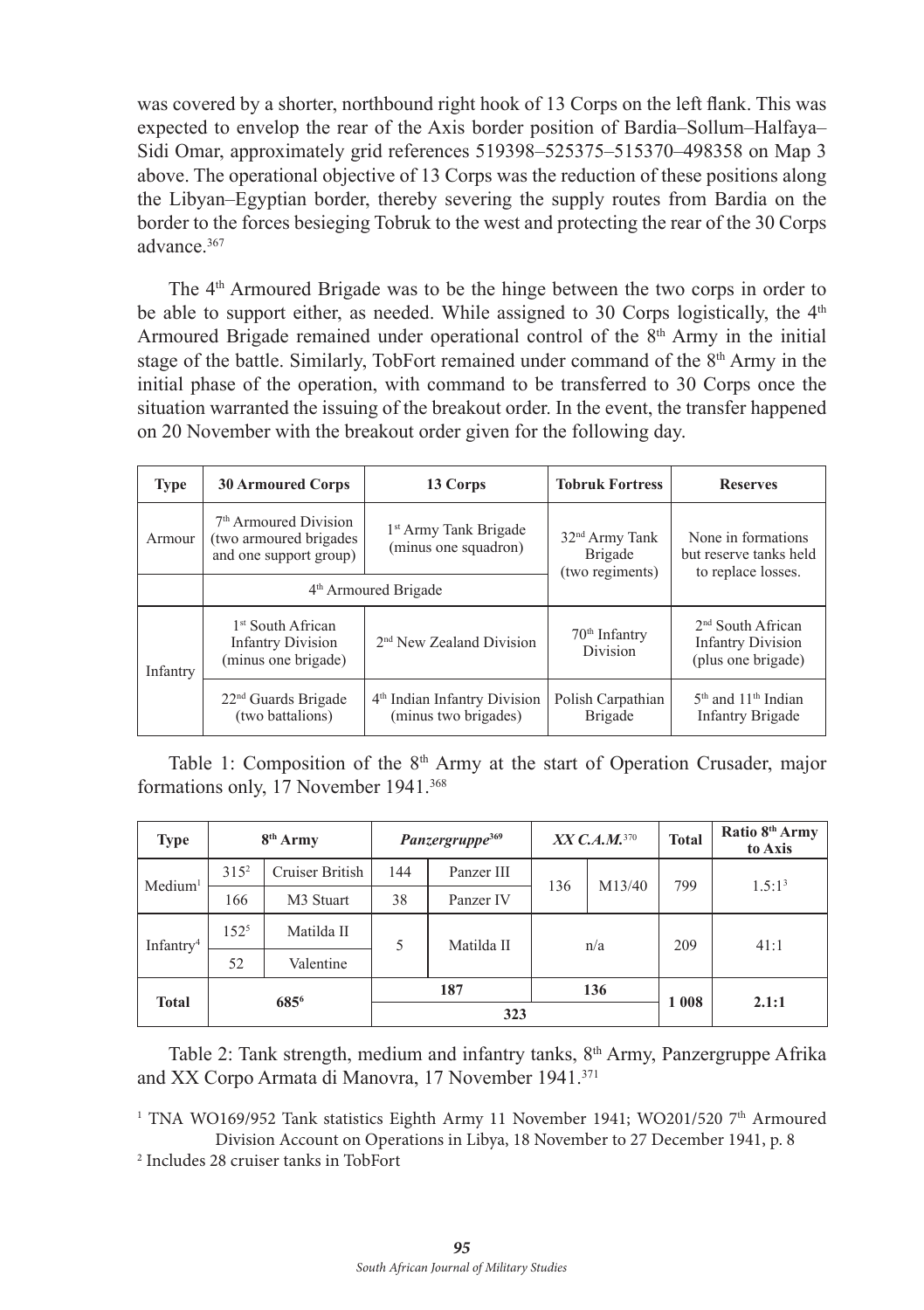3 The superiority of 30 Corps was only 1.4:1.

4 TNA WO169/1418 8 RTR November 1941; TNA WO169/1413 war diary 4 RTR November 1941, Appendix I; TNA WO169/1421 war diary 42 RTR entry 14 November 1941. 5

<sup>5</sup> Includes 67 Matilda II infantry tanks in TobFort.

6 Excluding reserves and excluding C Squadron 42 RTR, which only joined battle on 25 November.



Map 4: Operation Crusader movements, 18 Nov. to 17 Dec. 1941.<sup>372</sup>

Concurrent with the Allied planning for Operation Crusader, the Axis forces in North Africa were planning their assault on the fortress of Tobruk, an operation scheduled for 23 November 1941, following considerable delays occasioned by a struggle to build up sufficient forces and supplies. Throughout the summer and early autumn of 1941, the effective blockading efforts by the Royal Air Force and Royal Navy, interdicting Axis supplies and troops moving into North Africa, as well as supply difficulties caused by the nature and distances of the theatre, negatively affected the build-up of Axis forces in preparation for the assault.<sup>373</sup>

Preparing for the assault on Tobruk while simultaneously ensuring the defence of the border and rear of the assault force was complicated further by the structure of the Axis forces, who fought a coalition war with convoluted command arrangements. As a consequence, the Axis operational command structure was more complex than that of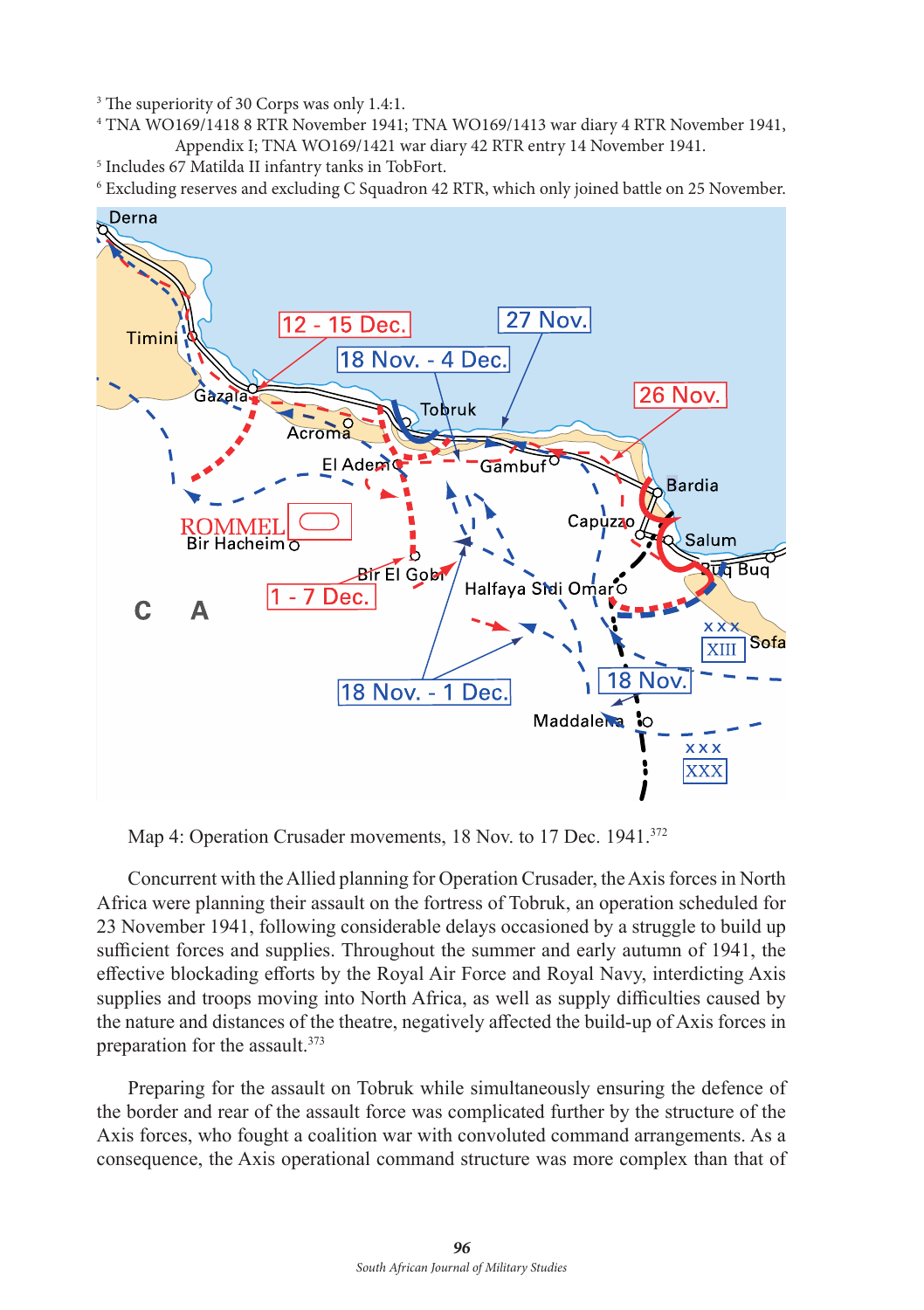the 8th Army, reflecting the coalition nature of the forces. All German and most Italian forces were under the command of Panzergruppe Afrika, a command structure between the level of Army and Corps under General der Panzertruppen Erwin Rommel.

Rommel nominally reported to the Comando Superiore Forze Armate Africa Settentrionale under Field Marshal Ettore Bastico but also maintained a direct line of communication to the German headquarters (HQ) in Berlin, through the German Army attaché in Rome, General von Rintelen. The remaining Italian forces in the operational zone in eastern Libya's Marmarica province were concentrated in the Corpo Armata di Manovra under General Gastone Gambara, who simultaneously was General Bastico's Chief of Staff, and reported directly to this command.<sup>374</sup>,<sup>375</sup>,<sup>376</sup>,<sup>377</sup>,<sup>378</sup>

|                    | <b>Comando Superiore Forze Armate Africa Settentrionale</b> |                                       |                                        |  |  |  |
|--------------------|-------------------------------------------------------------|---------------------------------------|----------------------------------------|--|--|--|
| <b>Nationality</b> | Panzergruppe Afrika                                         | XX Corpo Armata di<br>Manovra (CAM)   |                                        |  |  |  |
|                    |                                                             | 15 <sup>th</sup> Panzerdivision       |                                        |  |  |  |
|                    | Deutsches Afrika-Korps                                      | 21 <sup>st</sup> Panzerdivision       |                                        |  |  |  |
| German             |                                                             | Division z.b.V. Afrika <sup>379</sup> |                                        |  |  |  |
|                    |                                                             | Reconnaissance Group Wechmar          |                                        |  |  |  |
|                    | Artillery Command 104                                       |                                       |                                        |  |  |  |
|                    | Sektor West <sup>1</sup>                                    | Bardia Garrison                       |                                        |  |  |  |
| Italian            | Sektor Ost - Halfaya<br>Pass                                | Savona infantry division              | Ariete armoured<br>division            |  |  |  |
|                    |                                                             | Brescia infantry division             | Trieste motorised<br>infantry division |  |  |  |
|                    |                                                             | Trento motorised infantry division    |                                        |  |  |  |
|                    | XXI Corpo Armata<br>(Tobruk siege lines)                    | Pavia infantry division               | $Recam =$<br>reconnaissance            |  |  |  |
|                    |                                                             | Bologna infantry division             | detachment of the<br>Mobile Corps      |  |  |  |
|                    |                                                             | Corps Artillery                       |                                        |  |  |  |

Table 3: Composition of Axis forces in Marmarica at the start of Operation Crusader, 17 November 1941.380

1 Sektor West and Sektor Ost (west and east) both consisted of mixed German and Italian garrison and static combat forces.

The German plan to guard the rear of the forces assaulting the fortress of Tobruk included, first, the creation of a reinforced armoured reconnaissance group to conduct patrols south of Gasr el Arid and east of Sidi Omar, to provide early warning in case of an offensive from the south. Second, it foresaw the placing of  $21<sup>st</sup>$  Panzerdivision on the Trigh Capuzzo at Gasr el Abid (map location 469399 on Map 3 above).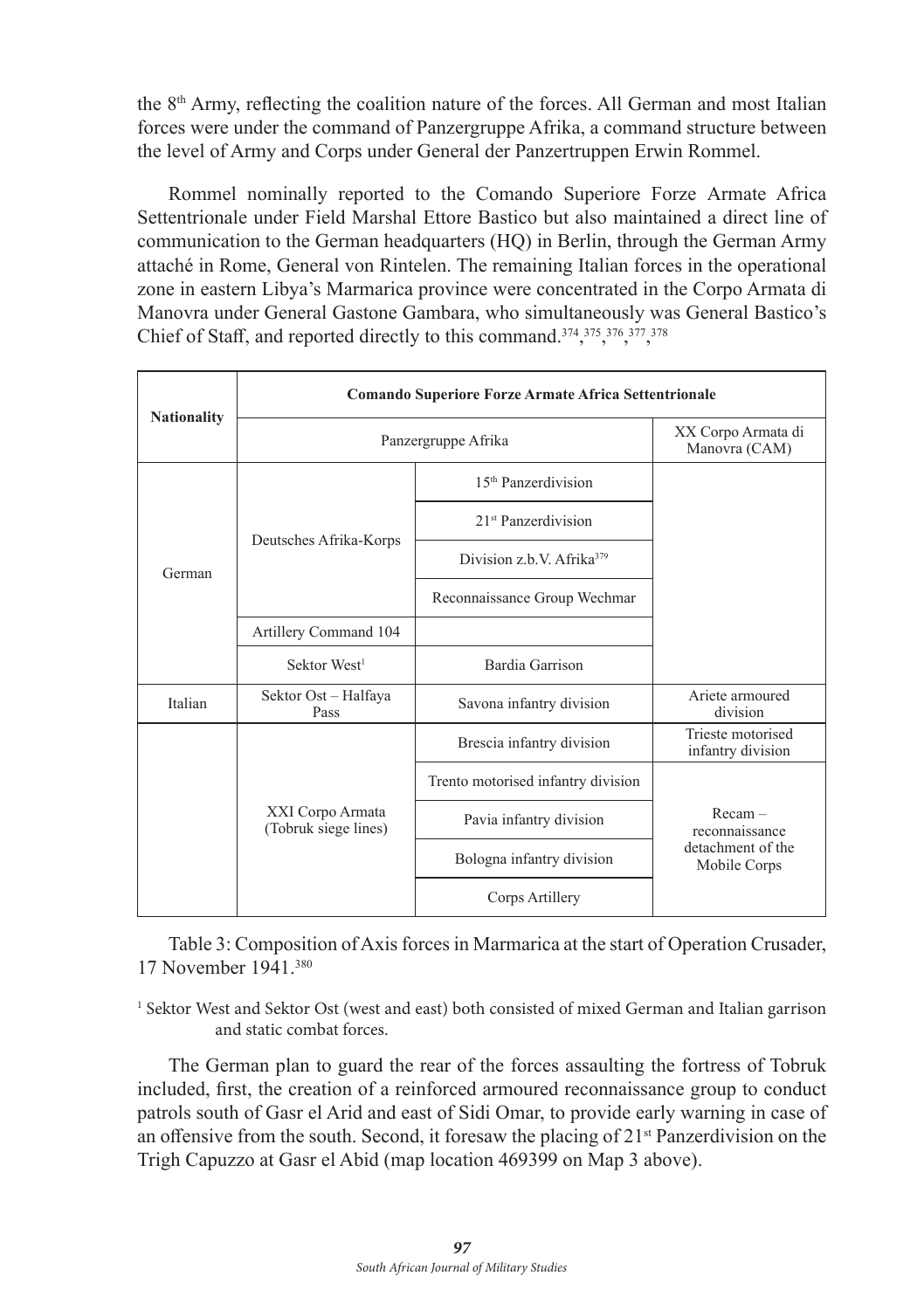The reinforced armoured reconnaissance group was named Aufklärungsgruppe Wechmar after its commander, referred to as Gruppe Wechmar. It consisted of the two German armoured reconnaissance battalions, Aufklärungsabteilung (AA) 3 of 21st Panzerdivision and AA 33 of 15<sup>th</sup> Panzer, reinforced by the HQ and third company of Anti-Tank Battalion 39 of 21<sup>st</sup> Panzer. Around 15 November, Gruppe Wechmar was placed west of Sidi Omar with AA 3 and the mass of the anti-tank (AT) guns immediately west and AA 33 with one 5cm AT-gun platoon further west.<sup>381</sup>,<sup>382</sup>,<sup>383</sup>

On 15 November, the German Afrika-Korps'  $21<sup>st</sup>$  Panzerdivision was ordered to take up its covering position, from where it could easily move south to counter a British spoiling attack. During the move, the division ran low on fuel and required replenishment, but this did not happen in time for battle on 19 November, and the infantry elements of the division remained immobilised.<sup>384</sup>

#### **The opposing forces**

The orders of battle of both armies were finely balanced in terms of numbers of men, while the advantage in tank numbers lay clearly on the Allied side, and in artillery, in both numbers of guns and calibre on the Axis side.

The Allied tank forces used a wide variety of types, including both British-built cruiser and infantry tanks, and US-built cruiser tanks. The  $4<sup>th</sup>$  Armoured Brigade was the only tank brigade in 8<sup>th</sup> Army to be equipped with US-built M3 tanks, which it had received during the summer of 1941. Its three tank regiments,  $3<sup>rd</sup>$  and  $5<sup>th</sup>$  Royal Tank Regiment (RTR) and  $8<sup>th</sup> King's Royal Irish Hussars (8<sup>th</sup> Hussars) had extensive combat$ experience, having been in action since 1940. The Brigade's Commanding Officer, Brigadier Alexander Gatehouse, MC, had led 4<sup>th</sup> Armoured Brigade during Operation Battleaxe in June 1941, skilfully commanding the defence at Fort Capuzzo that allowed British infantry forces to escape east. Bob Crisp, then a captain and troop commander and second-in-command of C Squadron 3 RTR, described Gatehouse as "a tank officer as distinct from a cavalry officer, and who was probably the best handler of armor in the desert at the time".<sup>385</sup>

The Brigade was equipped with 166 M3 Stuart (M3) tanks, and a further 22 M3 tanks held forward in first-line reserve. The three tank regiments were each equipped with 52 tanks in three squadrons and an HQ section, accounting for 156 M3 tanks in total. A further 10 M3 tanks were held at Brigade HQ, to mount the HQ and an unknown number of artillery observer parties.<sup>386</sup> While the 8<sup>th</sup> Hussars was an old cavalry regiment, they had been mechanised in 1935, and by 1941 had served in the Middle East for a considerable period of time, seeing combat in Operation Compass against Italian forces.

The main weapon of the regiment was the new M3 Stuart tank, received under lendlease from US factories. This was a reliable vehicle, demonstrated by the fact that only one tank in the Brigade fell out during the approach march.<sup>387</sup> The Stuart had a relatively high fuel consumption, limiting range in the desert to about 60 miles (approximately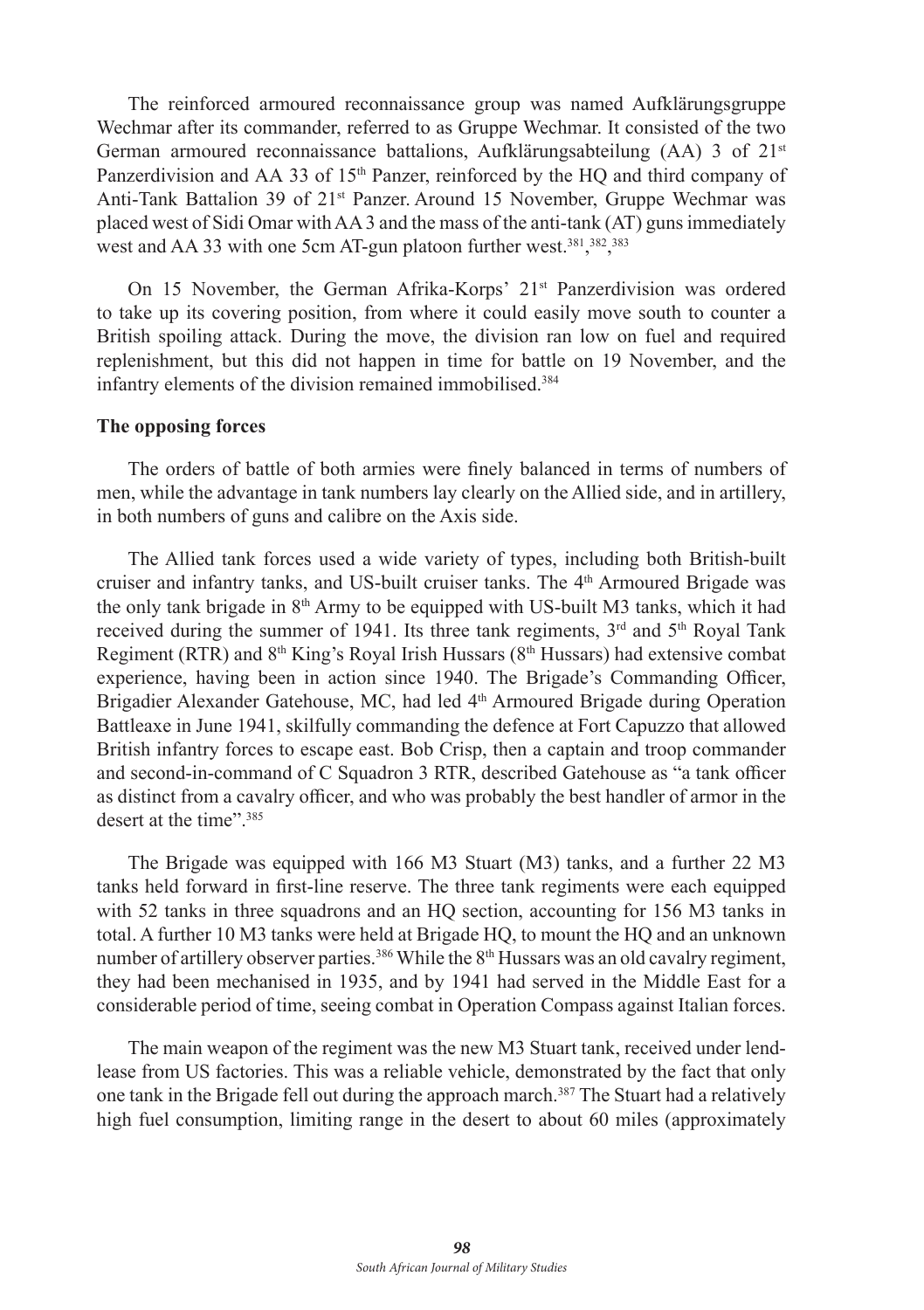96.5 kilometres). This was to affect the conduct of the battle on 19 November, with dispersed tank units of 4th Armoured Brigade having to refuel prior to being able to join combat, or indeed remaining stranded in the middle of the desert, unable to intervene.

The Brigade had attached to it considerable all-arms support. This included the  $2<sup>nd</sup>$  Royal Horse Artillery (RHA), a 25-pdr (25-pounder) regiment with two eight-gun batteries, and 102<sup>nd</sup> (Northumberland Hussars) AT Regiment Royal Artillery (RA) minus one battery, equipped with 24 2-pdr portée AT guns.<sup>388</sup> These were complemented by  $2<sup>nd</sup>$  Scots Guards, who provided motorised infantry and  $112<sup>th</sup>$  Light Anti-Aircraft  $(LAA)$  Battery,  $13<sup>th</sup> LAA$  Regiment for air defence with 12 40mm Bofors anti-aircraft guns. Reconnaissance was provided by A and B squadrons of the King's Dragoon Guards (KDG) who were equipped with South African-built Marmon Herrington Mk III armoured cars.

On the Axis side, the protection of the rear of the assault on Tobruk was allocated to 21<sup>st</sup> Panzerdivision, an under-strength division that had only been formed in North Africa in August 1941 from 5<sup>th</sup> Light Division and other independent army troops that had been sent to North Africa during the spring and summer of 1941. The division's main striking force was its armoured regiment, Panzerregiment 5, under Lieutenant-Colonel Stephan.<sup>389</sup> The regiment had extensive desert combat experience.

Panzerregiment 5 was equipped with three different types of combat tanks: 35 light tanks Panzer II, 68 medium tanks Panzer III, and 17 of the (by 1941 standards) heavy tanks Panzer IV. While the Panzer III had a superior gun, deferring a range advantage on it, neither the Panzer II with its automatic 20mm gun, nor the Panzer IV with its 75mm howitzer could claim to outgun the Stuart tank. In terms of armour, all three types of tanks were vulnerable to the 37mm gun of the Stuart and indeed the 2-pdr of British tanks over standard combat ranges, as they had not been up-armoured at that stage of the war. Furthermore, it was not fully appreciated by Allied commanders at the time that the Panzer III carried a 50mm gun, with at least some commanders considering that it continued to carry a 37mm gun as had been the case with earlier models in France.390 Contrary to the general belief that emerged after Operation Crusader, the Panzer IIIG was more lightly armoured than the Allied tanks it opposed.

Despite the claim in the  $5<sup>th</sup> RTR$  war diary that "[t]he enemy had superiority in numbers, his tanks were more heavily armoured, they had larger calibre guns with nearly twice the effective range of ours, and their telescopes were superior" the tanks were actually relatively evenly matched.<sup>391</sup> While the Panzer III was considered a more capable tank overall – and, in particular, the Stuart was considered to be comparatively lightly armoured – the two tanks had comparable combat capabilities. The Stuart's frontal armour was in fact superior to that of the German Panzer IIIG, which made up the bulk of the tank force of Panzerregiment 5 during Operation Crusader. Furthermore, the M3 Stuart's 37mm M5 gun performed similarly to the German 50mm KWK 38 tank gun equipping the Panzer III models in the desert in 1941. This meant that, on the battlefield, both sides were relatively evenly matched.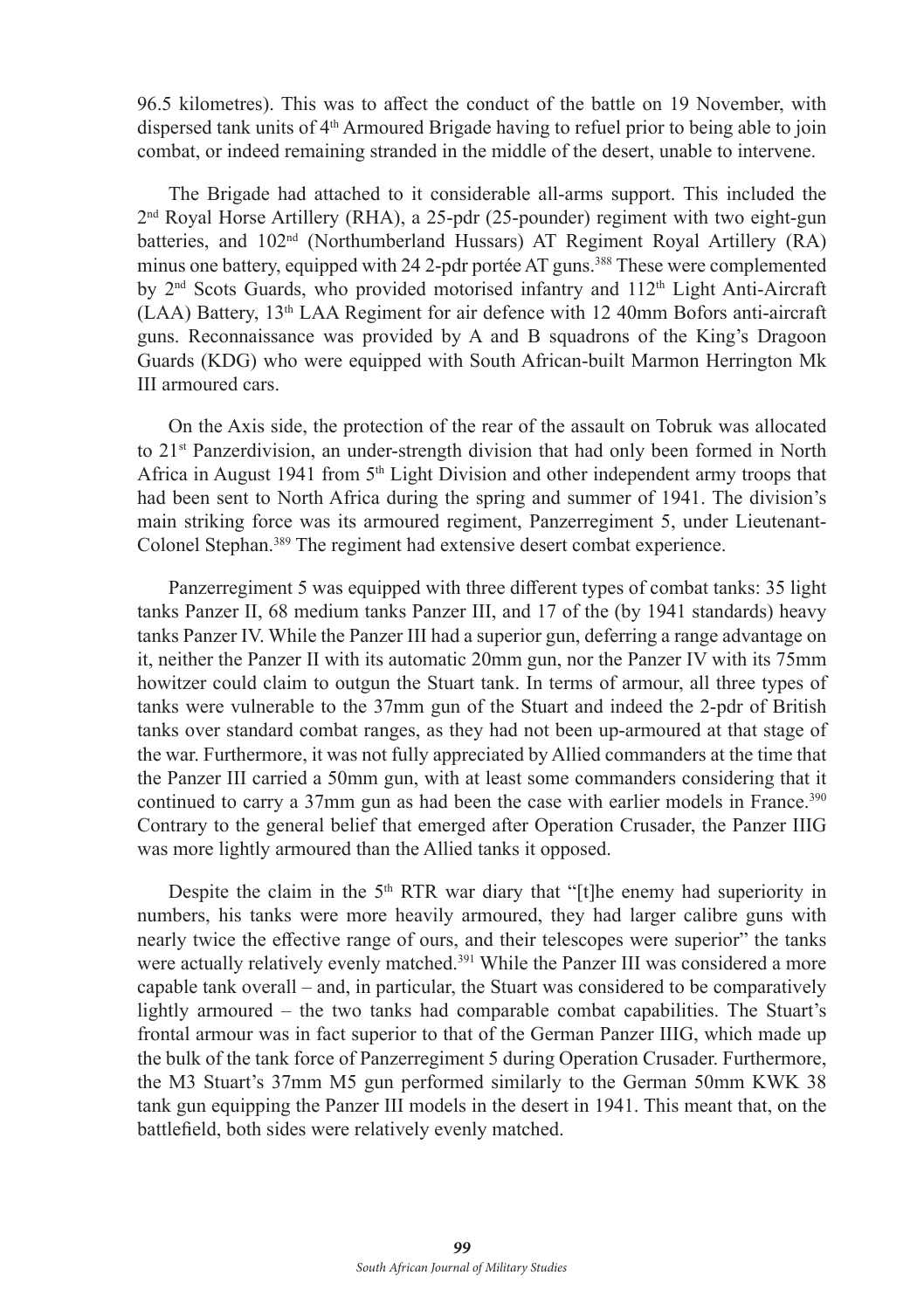| Armour                   | <b>Panzer IIIG</b> | <b>M3 Stuart</b>                                | Gun<br>performance             | <b>Panzer IIIG</b><br>50L42 | <b>M3 Stuart</b><br>M5 37mm |
|--------------------------|--------------------|-------------------------------------------------|--------------------------------|-----------------------------|-----------------------------|
| Location<br>Armour in mm |                    | <i>Distance</i><br>$\gamma$ ards/m <sup>1</sup> | Penetration in mm <sup>2</sup> |                             |                             |
| Lower front hull         | 25                 | 44                                              | 500                            | 47                          | 46                          |
| Upper front hull         | 30                 | 38                                              | 1 0 0 0                        | 37                          | 40                          |
| Gun mantlet              | 30                 | 38                                              | 1 500                          | 28                          | 38                          |
| Turret front             | 30                 | 38                                              | 2 0 0 0                        | n/a                         | 33                          |
| Turret sides             | 30                 | 25                                              |                                |                             |                             |
| <b>Hull</b> sides        | 30                 | 25                                              |                                |                             |                             |

Table 4: Comparative armour strength in mm of the Panzer IIIG and the M3 Stuart.<sup>392</sup>

- 1 US tank gun performance distance was measured over distances in yards, while German tank gun performance was measured over distances in meters. The penetration figures refer to the respective distances as reported by the two armies. Thus, the 50L42 penetrated 47mm at 500 meters and the M5 37mm gun penetrated 46mm at 500 yards.
- 2 Panzer III penetration against homogenous rolled steel at vertical angle, 50% success, distance in metres; M3 Stuart against face-hardened steel at 30 degrees off the vertical angle, distance in yards.

# **Approach to contact**

On the morning of 19 November,  $21^{st}$  Panzerdivision was at Gasr el Arid, facing south, with a combined armoured reconnaissance formation named Group Wechmar in front of it. In response to the growing Allied pressure on Group Wechmar from 18 November onwards, the division formed a combat group around its armoured regiment, Battle Group Stephan, to attack and eliminate the Allied tank forces to the south.<sup>393</sup>

Battle Group Stephan was formed around mid-day on 19 November 1941 by 21<sup>st</sup> Panzerdivision to back up Group Wechmar by flanking the enemy force west of Sidi Omar.394 The size and composition of Group Stephan were restricted by petrol shortages and it therefore consisted of Panzerregiment 5, II/AR155, a light field howitzer artillery battalion and 3/Flak 18, a mixed anti-aircraft gun battery.<sup>395</sup> The units of Group Stephan were experienced, having fought Allied forces since April 1941 and its commander, Colonel Stephan, had led the regiment since July 1941.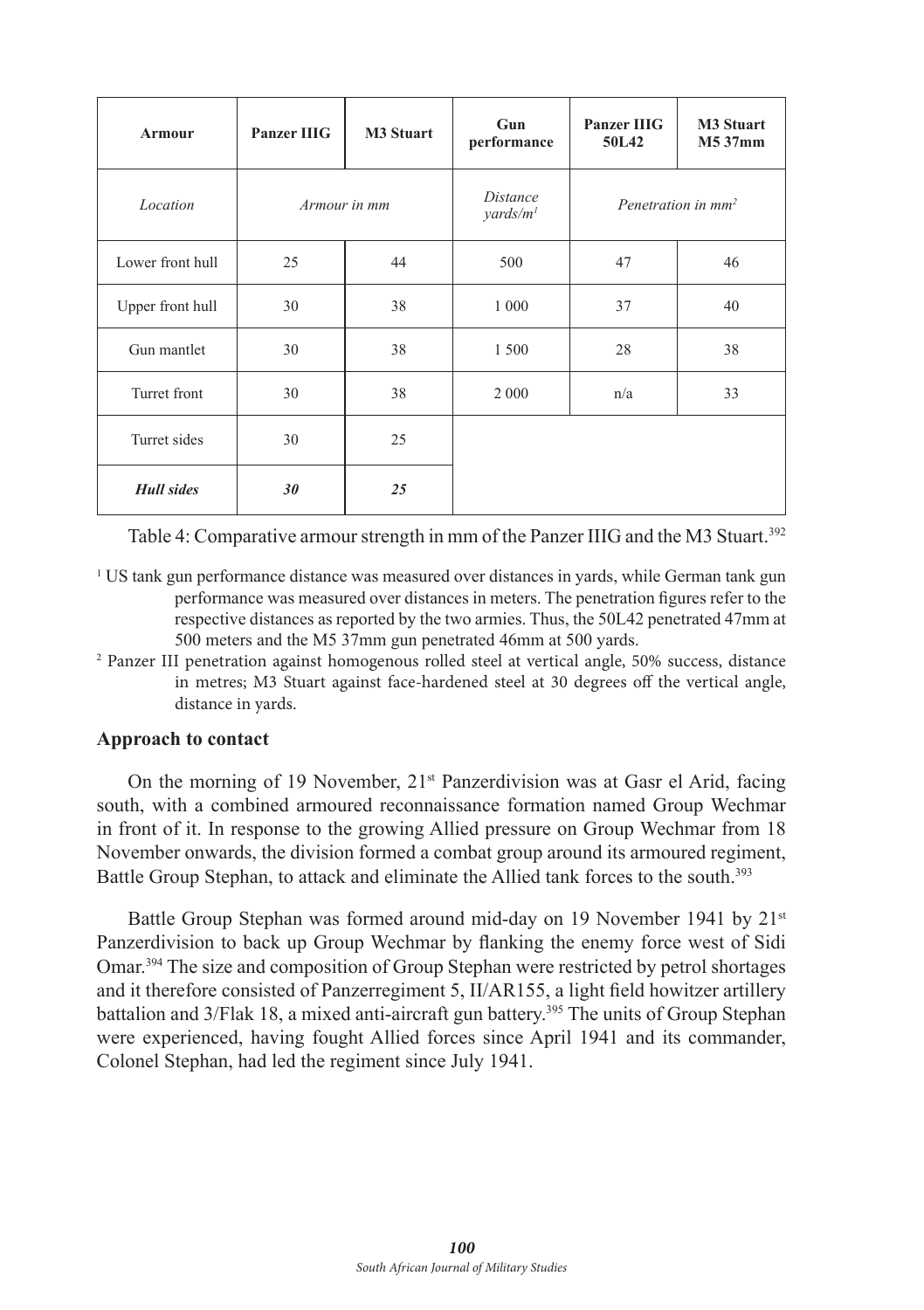

Map 5: Positions of 7<sup>th</sup> Armoured Division and 21 Panzerdivision, 18 November, and direction of moves of 4th Armoured Brigade and Group Stephan, 19 November 1941, 14:30 to 24:00.396

Allied movements commenced on 17 November 1941 when the first of  $8<sup>th</sup> Army's$ forces crossed the 'wire' marking the border between Egypt and Libya. The objective for 4th Armoured Brigade was Gasr Taieb el Essem (location 470357 on Map 3 above), on the Trigh el Abd just short of the corps pivot point Gabr Saleh (location 452362 on Map 3 above). The brigade moved across the wire during the morning of 18 November and arrived at its destination with no noteworthy events. For the next day, **19 November,**  7th and 22nd Armoured Brigades were ordered to continue the advance west and north, 4th Armoured Brigade was ordered to remain at Gabr Saleh, pushing reconnaissance to the 450 grid line to cover the rear of  $7<sup>th</sup>$  Indian Brigade, which began their operations by investing the desert locations of Libyan Omar and Sidi Omar that day. 397

The first indication of the Allied advance arrived at German commands on the morning of 18 November, when Group Wechmar reported being engaged by superior forces, the reconnaissance screen of  $7<sup>th</sup>$  Armoured Division. Messages became more urgent during the day and 21st Panzerdivision requested permission from Generalleutnant Ludwig Crüwell, the commander of the Africa Corps, to back up Group Wechmar by moving its Panzerregiment south to Gabr Saleh.398, 399 This request was denied under instruction from Rommel who considered the advance to be a raid. This view is reflected in the Panzergruppe intelligence summary for 18 November.<sup>400</sup>

Nevertheless, a single light tank company, 1st Company Panzerregiment 5, was sent to back up Group Wechmar on this day. Furthermore, at 22:00, 15th Panzerdivision was ordered to prepare for movement and the preparatory code-word 'Ebbtide' was issued to it.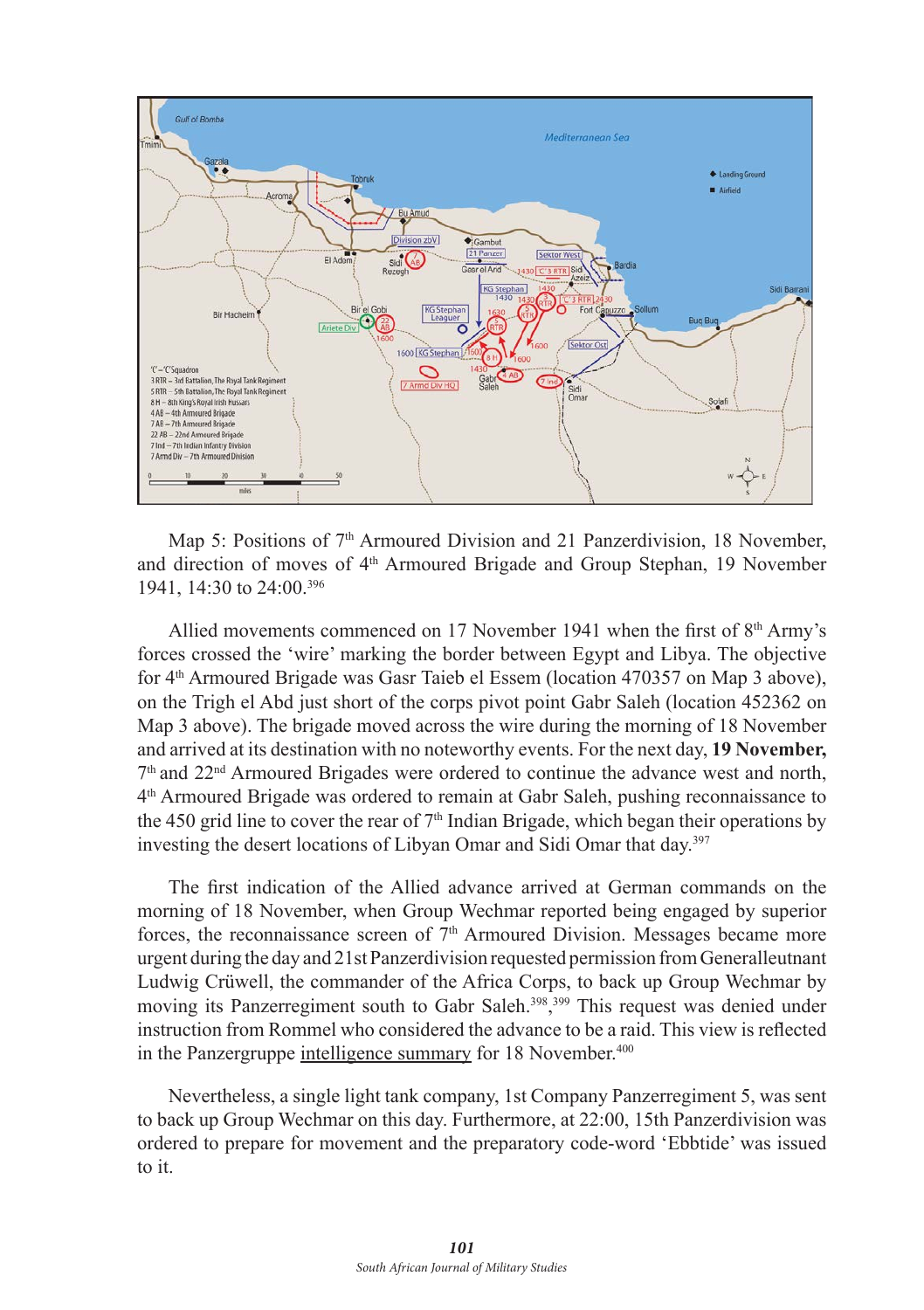On the Allied side, given the continued uncertainty about the actions by the Axis command in reaction to the Allied advance, Brigadier Gatehouse was ordered to remain at Taieb el Essem. Consequently, 4th Armoured Brigade issued orders at 16:05 to its armoured regiments to take a position shielding the Trigh el Abd towards the north and east and blocking it at Point (Pt.) 190 at the south-eastern end of the brigade line. The line ran from the west at Pt. 186 (location 460363 on Map 2) to Bir el Barrani and then turning south to Pt. 190 (location 472357 on Map 2), with Bir el Barrani as its pivot point. Aligned north–south and facing east from Pt. 190 to Bir el Barrani inclusive were 5th RTR and aligned west–east facing north from Bir el Barrani exclusive to Pt. 186, was 8th Hussars. The line took advantage of a ridge line, which would have provided good observation to the north, and faced a slightly rising plateau to the east. The Brigade reserve was 3rd RTR at Pt. 185 (464356 on Map 2), just a few kilometres to the south and equidistant from the other two regiments, while the brigade HQ and support were in the centre of the position. At the end of the day, Brigadier Gatehouse had created a strong position that enabled rapid deployment of the fully concentrated brigade in any direction<sup>401</sup>

#### **First clash – 19 November 1941**

For operations on 19 November, Panzergruppe ordered its attached short-range reconnaissance unit, 2 (H)/14 to undertake a morning aerial reconnaissance. The area to be covered was a rectangle of Bir el Gobi–El Mfaues–Maddalena–Gasr el Arid (418378–446278–505299–4740 on Map 2) to ascertain the strength of the Allied forces in this area and whether they were accompanied by tanks. The reconnaissance was, however, cut short due to radio failure, and the results were reported at 09:00, noting the presence of hundreds of trucks and 40 armoured cars.402 A late morning reconnaissance flight again reported only trucks and guns. Finally, a reconnaissance flown on the line Bir el Gubi–Sidi Omar reported large numbers of tanks at 12:15.403

On the ground, the eastern element of Group Wechmar spent the morning of 19 November in a running fight with KDG armoured cars, and throughout the day continued to engage these, as well as  $3<sup>rd</sup>$  and  $5<sup>th</sup> RTR$ . They rapidly pushed Group Wechmar northwest. At 10:00, another company of Panzerregiment 5, 2nd Company, was dispatched east from Gasr el Arid to try and destroy enemy armoured cars stuck in a swamp. At 11:30, Panzerregiment 5 was verbally ordered by 21<sup>st</sup> Panzerdivision's commander, Generalmajor Johann von Ravenstein, to assemble as Group Stephan with assigned units at Gasr el Arid. Group Stephan was to move south to Gabr Saleh, then turn east towards Sidi Omar to flank and destroy the 200 enemy tanks that *Group Wechmar* had reported there. *At this time, the two detached tank companies were recalled, although the 1st Company would not re-join until the march south was underway*. <sup>404</sup> At 11:45, the order to Group Stephan was confirmed and the code words 'Flood' and 'High Water' were issued by the Afrika-Korps command to all units of 15 Panzerdivision, triggering its departure into the forward areas. Communication was disrupted due to the flooding during the night of 17–18 November, which had destroyed many wire communications in the divisional area.405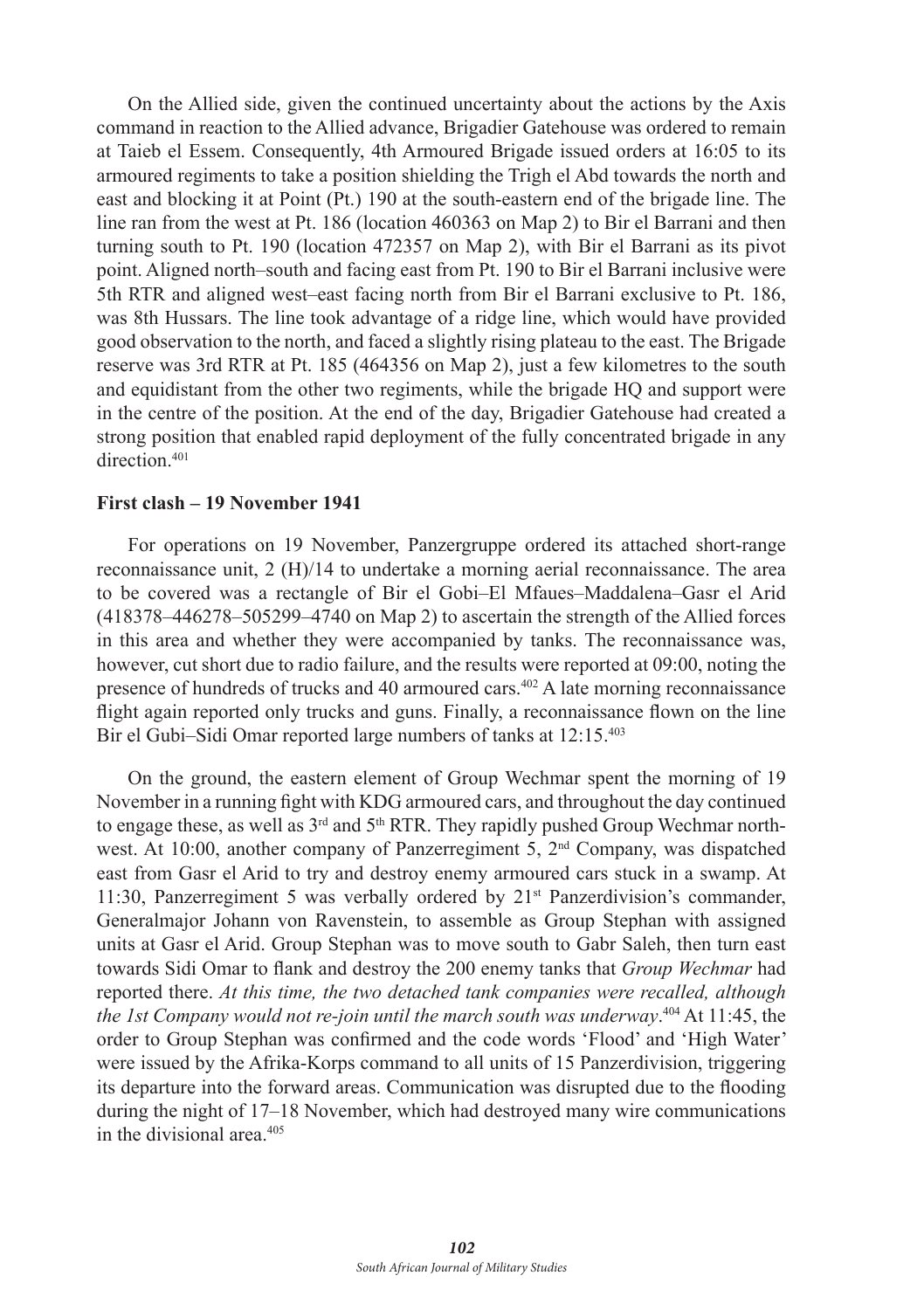At 08:00, Crüwell, commander of the Afrika-Korps, visited 21<sup>st</sup> Panzer's command post and was informed of von Ravenstein's intent and that, due to petrol and ammunition shortages, the mass of the division had to form a hedgehog defence. Following further discussion with Rommel, who visited  $21<sup>st</sup>$  Panzerdivision's command post at 13:30, Panzergruppe issued confirming orders for Group Stephan at 14:40, which had already commenced its advance south at 13:20. It took slightly over 2,5 hours to assemble, prepare to move and cover the distance of about 30 km.

On 19 November – despite his orders to remain at Taieb el Essem – Gatehouse commenced a set of piecemeal operations at regimental level, and 4<sup>th</sup> Armoured Brigade therefore could not fight a brigade battle. He ordered 3<sup>rd</sup> RTR and 5<sup>th</sup> RTR, supported by H/I battery of 2<sup>nd</sup> RHA, to work with the KDG patrols in order to strengthen them and continue the clearance of the sector just west of the border**. B**y early afternoon, the tank force of the brigade was thus disposed on a 40-kilometre line from Taieb el Essem north-east to the Trigh Capuzzo. Only 8<sup>th</sup> Hussars and B Squadron 5th RTR remained near Taieb el Essem, together with some support units and brigade HO and reserve.<sup>406</sup>

This was the situation when at 15:30,  $7<sup>th</sup>$  Armoured Brigade reported to  $7<sup>th</sup>$  Armoured Division that 100 tanks were moving south-east, and that  $4<sup>th</sup>$  Armoured Brigade had been alerted and had acknowledged the receipt of the message.<sup>407</sup> The  $4<sup>th</sup>$  Armoured Brigade war diary notes the disposition of the brigade and the intent to concentrate its forces in reaction to the attack by Group Stephan, in particular, that 5<sup>th</sup> RTR was recalled. At this point, only  $8<sup>th</sup>$  Hussars and the brigade reserve, B Squadron  $5<sup>th</sup>$  RTR, were available to stop the German advance. Almost immediately, 8<sup>th</sup> Hussars was moved north-east into a blocking position to face the German attack on the track Gabr Saleh–Sidi Azeiz. A troop of 2nd RHA's L/N Battery and a battery of anti-tank guns were also ready to support. By 16:00, 8th Hussars had advanced to the assigned line and was ready to receive the German tanks. No warning of the attack by Group Stephan was received by  $8<sup>th</sup>$  Hussars other than an alert by the regiment's own reconnaissance troop.408

| <b>Force element</b><br><b>Group Stephan</b> |                                                                               | 4 <sup>th</sup> Armoured Brigade                                                                                           |  |  |
|----------------------------------------------|-------------------------------------------------------------------------------|----------------------------------------------------------------------------------------------------------------------------|--|--|
| Tanks                                        | 85 Medium (68 Panzer III and<br>$17$ IV)<br>35 Light (Panzer II)<br>4 Command | 52 M3 $(16:00 - 8th Hussars)$<br>104 M3 (from $16:30 - 8$ <sup>th</sup> Hussars and $5$ <sup>th</sup> RTR)                 |  |  |
| Artillery                                    | 12 105mm howitzer IFH18                                                       | 4 25-pdr guns $(16:00 - H$ Troop)<br>8 25-pdr guns (from 16:30 – H Troop and I<br>Troop, the latter supporting $5th RTR$ ) |  |  |
| Anti-tank/anti-air                           | 4 88mm guns<br>$2.20$ mm guns                                                 | 12 2-pdr portée guns                                                                                                       |  |  |

Table 5: Estimated strength of opposing forces at Gabr Saleh, 19 November 1941,  $16:00-18:00.409$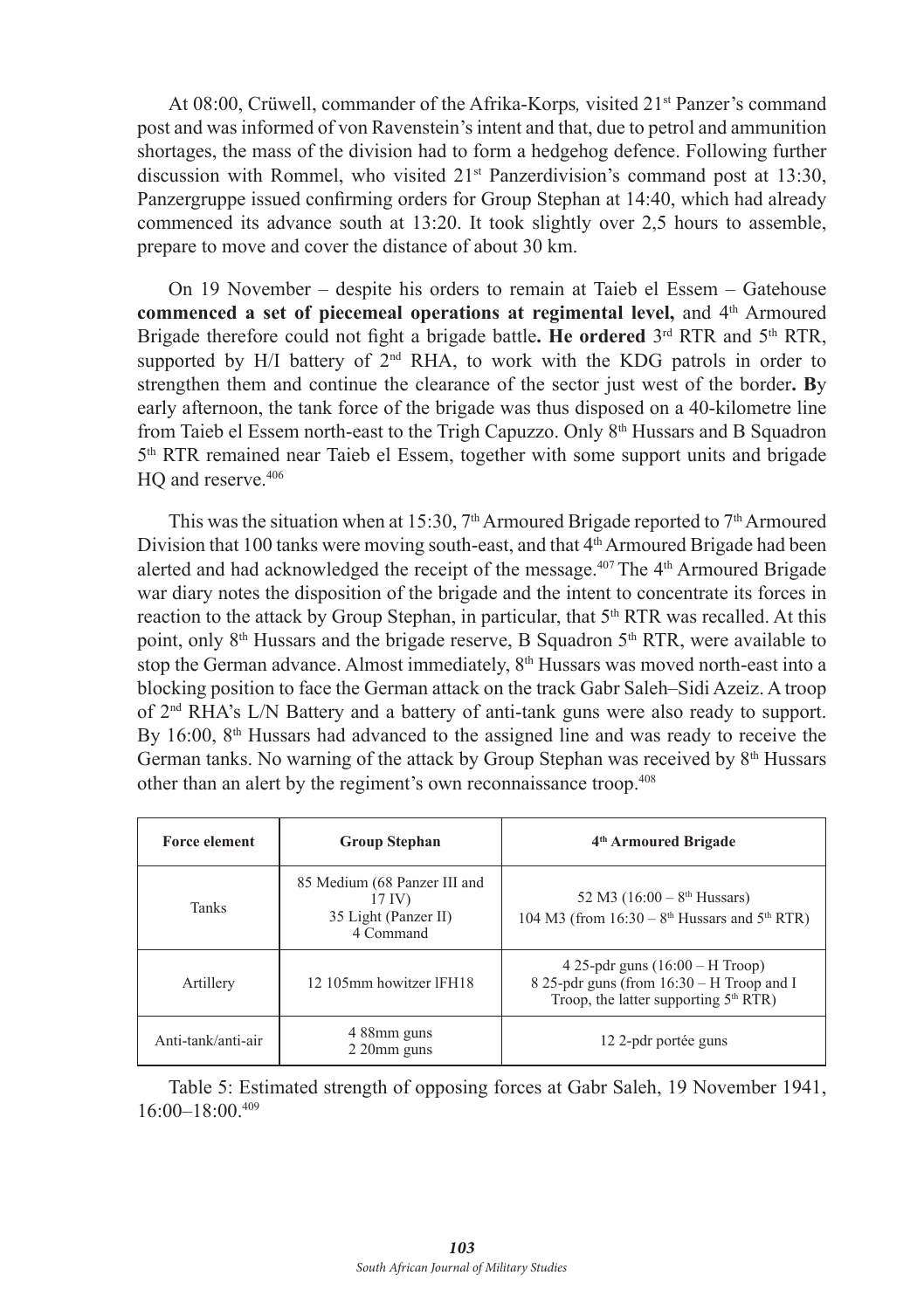#### **The battle**

At 16:02,  $4<sup>th</sup>$  Armoured Brigade reported to  $7<sup>th</sup>$  Armoured Division that it was heavily engaged, while on the German side, Panzerregiment 5 noted that, at 16:00, Group Stephan met 130 enemy tanks; a number which later increased to 180.<sup>410</sup>,<sup>411</sup>

Based on the war diary of  $8<sup>th</sup>$  Hussars, following an air attack that struck both Brigade HO and  $8<sup>th</sup>$  Hussars, Group Stephan advanced to within 1 500 yards from  $8<sup>th</sup>$ Hussars before opening into battle formation. Group Stephan then closed to 700 yards, which was sufficient for the 37mm guns of the M3 tanks to be able to penetrate German armour. German shooting was reported as accurate by 8<sup>th</sup> Hussars, with tanks being hit while the M3 tanks were still outranged.

There is no evidence in the primary record of the battle being fought at closer range than 700 yards. An entry in the  $8<sup>th</sup>$  Hussars war diary of 20 November noted, "the enemy [...], in many cases, came in closer than the previous day", indicating that there was a range gap between the two opposing forces, rather than the point-blank melee indicated by Alan Moorehead.412 Considered in tactical terms, the engagement seems to have been a short-range firefight, rather than a manoeuvre battle. No attempt to flank  $8<sup>th</sup>$ Hussars was made by Group Stephan until late in the battle. Colonel Stephan had by then however missed his chance and this flanking attempt was held off by 5<sup>th</sup> RTR who had appeared on the right flank of 8<sup>th</sup> Hussars.

German reports, confirming eye-witness reports, note that  $8<sup>th</sup>$  Hussars fought a mobile battle, using the speed of the M3. Over time, the superiority in enemy numbers increased until about 180 tanks were presumed to be in action on the Allied side, a considerable over-estimate.413 The German reports also note that enemy pressure was highest on the left (eastern) flank of Group Stephan, in line with a supposition that, rather than frontally, Group Stephan had hit the line of  $8<sup>th</sup>$  Hussars at an angle. It is also on this flank that 5<sup>th</sup> RTR appeared late in the battle.

At 16:24,  $4<sup>th</sup>$  Armoured Brigade reported to  $7<sup>th</sup>$  Armoured Division that the enemy advance had been halted at Pt.189 (464363 on Map 2), and at 17:00 and 17:28 that the battle was continuing.<sup>414</sup> The brigade reserve was not committed until all of 5<sup>th</sup> RTR had arrived at Taieb el Essem, around 16:30, when its war diary reported the regiment to be in action.<sup>415</sup> As 5<sup>th</sup> RTR did not report tank casualties other than two mechanical failures, it does not appear that  $5<sup>th</sup> RTR$  closed the range with the enemy, rather, it is reported to have fought at a distance.<sup>416</sup> At 18:58, 4<sup>th</sup> Armoured Brigade reports that the battle ended at last light with a German withdrawal. For unknown reasons, official histories and some war diaries claim that 8th Hussars left the battlefield to Group Stephan, even though both sides in fact withdrew from the site of the battle, leaving disabled tanks in no-man's land. Both sides undertook recovery actions during the night. One of the disabled German tanks could not be recovered due to enemy presence, further showing that the German overnight leaguer was not on the site of the battle.<sup>417</sup>

During the engagement, it is likely that heavy dust reduced visibility, and this made effective use of the artillery difficult for the Germans. For example, the 12 105mm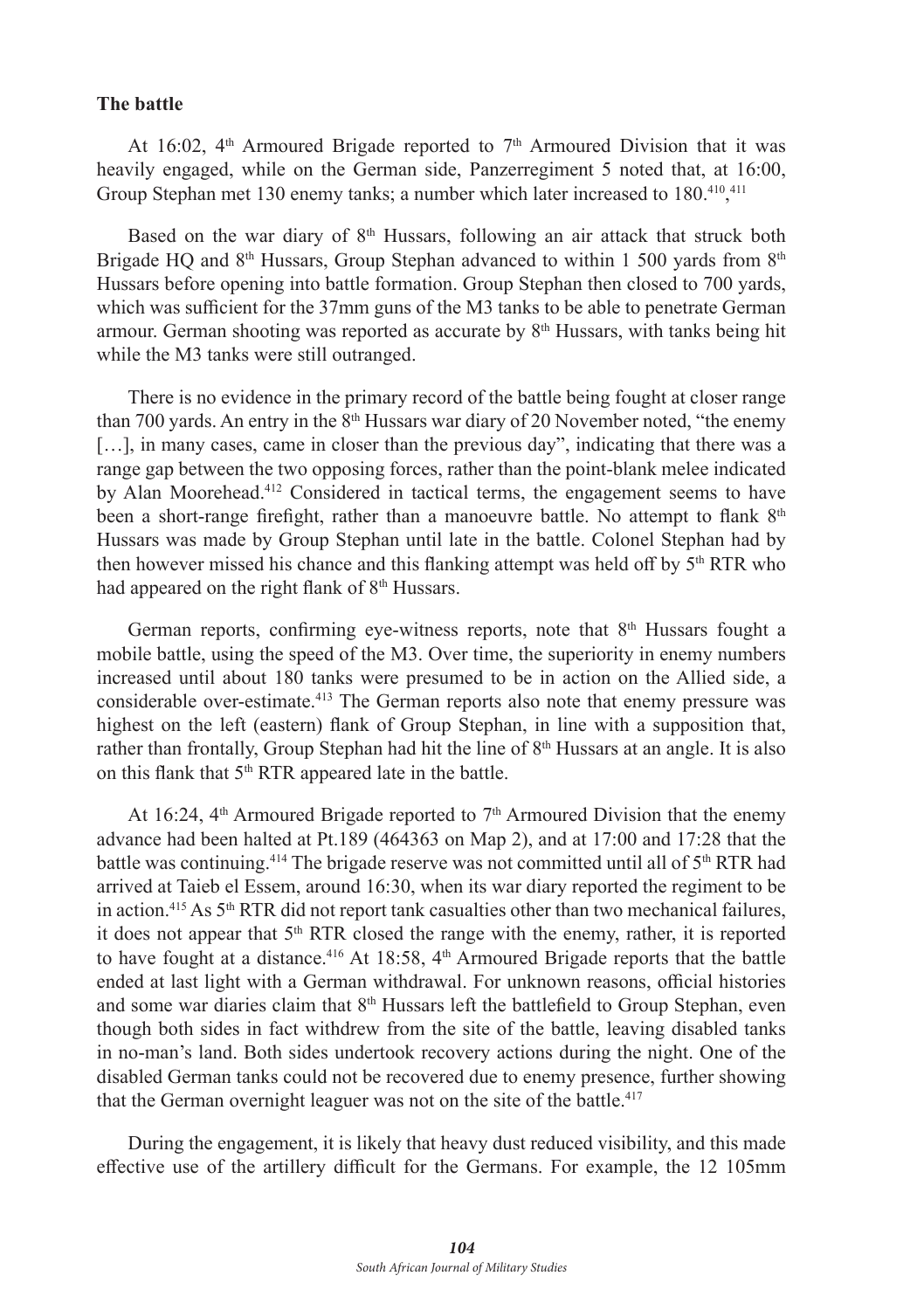howitzers of Group Stephan only fired 54 rounds in total, while the four 88mm guns fired only 166 rounds. The 88mm guns also claimed only two of the total 24 M3 Stuarts reported as destroyed by Group Stephan. The medium tanks, on the other hand, fired 2 382 rounds and the light tanks, 410 rounds. By contrast,  $2<sup>nd</sup> RHA$  reported firing 300 rounds from its eight 25-pdrs during the course of the engagement. Dust would also have made control difficult, and the records indicate that Gatehouse did not exert close control, maybe also due to repeatedly coming under fire by the German artillery and having to displace three times.<sup>418</sup>

# **Assessment**

The tactical situation at the end of the engagement was that both sides claimed victory. The  $4<sup>th</sup>$  Armoured Brigade reported that it had given the Germans a "good knock", estimating 19 to 26 enemy tanks destroyed as well as nine troop carriers, some of which by artillery and AT guns. In addition,  $8<sup>th</sup>$  Hussars estimated they had destroyed 20 tanks, noting, "this was a good performance".<sup>419</sup> In terms of their own losses, 20 tanks were reported lost, but no breakdown by type of casualty was provided.<sup>420</sup>

On the German side, Panzerregiment 5's evening report overestimated British tank numbers in the engagement by conflating  $8<sup>th</sup>$  Hussars and  $5<sup>th</sup>$  RTR as if they had faced them throughout, and claimed that the attacking British tanks were driven back from their position. This was repeated by Panzergruppe to Berlin, ignoring the objectives that were given to Group Stephan, instead focusing on terrain occupied and enemy tanks destroyed.421

In operational terms, it is worth considering that the view by  $8<sup>th</sup>$  Hussars was justified. With only minimal support, the regiment had held off a superior force, held the line and prevented the German tanks from moving east. Nevertheless, while Brigadier Gatehouse had prevented the Germans from achieving their operational objectives of destroying his brigade and of advancing to Sidi Omar, he had also failed to deal the German tank force a major blow. By not keeping his tanks concentrated at the allocated position, he had missed an opportunity. It is difficult to see why this was allowed to slip by, considering that Gatehouse was an experienced commander, who should have understood that the aim of Operation Crusader was to bring the German tanks to battle and to destroy them, and that Gabr Saleh was a critical position in this regard.

Most importantly, despite an order to stay in place and reconnoitre west, he had allowed his tank regiments and supporting artillery to spread out between Taieb el Essem and Sidi Azeiz to the north to deal with numerous enemy reports, none of them critically important. Arguably, if he had followed orders, he could have met *Group Stephan* with the whole of his brigade, fielding a superior tank force. As it was,  $5<sup>th</sup> RTR$  arrived at the battle too late to make an impact and, by the end of 19 November,  $3<sup>rd</sup> RTR$ , having only received the order to recall at 16:00, remained widely dispersed, far away from the main body of  $4<sup>th</sup>$  Armoured Brigade (4 AB). The regiment was running out of petrol and did not manage to assemble until after midnight. The expectation of the  $7<sup>th</sup>$  Armoured Division command is summarised in its war diary entry at 15:30, which states, "4 AB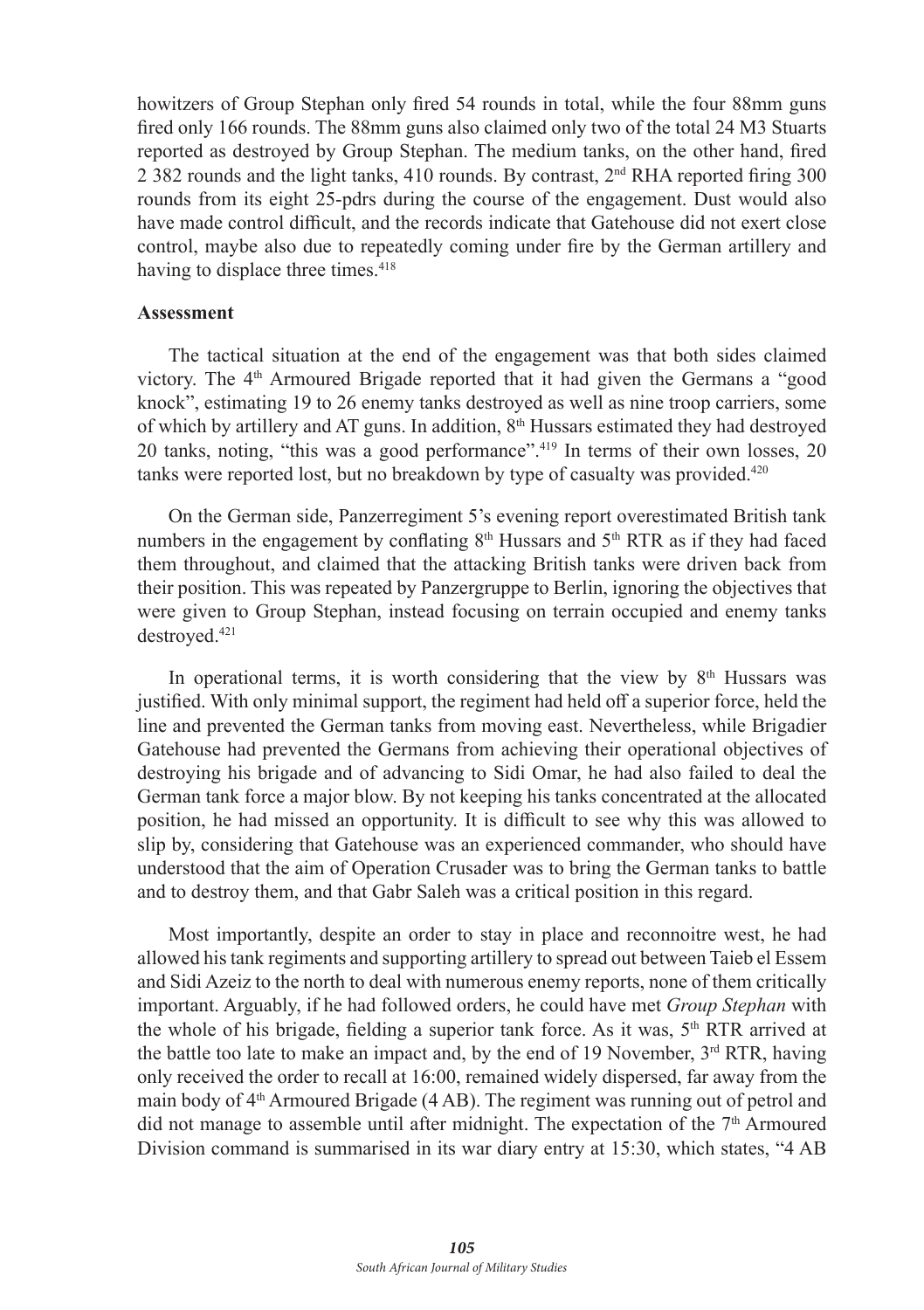moves to intercept" rather than that a single regiment was ordered to hold off an attack by approximately 100 tanks.<sup>422</sup>

# **Tank losses**

The basis for the criticism of the British performance by Agar-Hamilton and Turner is the perceived lopsided nature of tank losses in this battle.<sup>423</sup> The criticism is based on the loss or damage reports by both sides, which reported eight German tanks lost to 23 British, and is combined with the accusation of overclaiming, with the British reporting 20 to 26 enemy tanks and nine troop carriers destroyed.424, <sup>425</sup> It must be noted that the loss reporting for the Germans and British tank forces did not allow direct comparisons.

It is important, in this regard, to take into account the detailed loss report of 21 Panzerdivision, which listed every tank lost by Panzerregiment 5 during the period 18 November to 15 December 1941 by turret number, with a detailed explanation for the loss. On 19 November, eight tanks were reported lost to enemy action and technical issues, turret numbers I11, I02, 121, 122, 125, 131, 221 and 531.426 It is noteworthy that all eight tanks reported were labelled as either destroyed outright (121 and 125) or requiring recovery either for battle damage (I11, I02, 122, 131, 221) or technical faults  $(531).$ <sup>427</sup> This compares to 11 permanent losses suffered by 8<sup>th</sup> Hussars and amounts to a fairly even exchange rate, given the initial strength ratios.

| Date of<br>evening report  | <b>Tanks</b><br>reported<br>operational | <b>Tanks reported</b><br>lost or detached | <b>Implied</b><br>operational<br>tanks | <b>Difference</b><br>(daily) | <b>Difference</b><br>(cumulative) |
|----------------------------|-----------------------------------------|-------------------------------------------|----------------------------------------|------------------------------|-----------------------------------|
| 17 November                | 120                                     | n/a                                       | 120                                    | $\theta$                     | $\mathbf{0}$                      |
| 18 November <sup>1</sup>   | 120                                     | 3(d)                                      | 117                                    | $\theta$                     | $\mathbf{0}$                      |
| 19 November <sup>2,3</sup> | 83                                      | 8(1)                                      | 109                                    | $-34$                        | $-26$                             |
| 20 November                | 82                                      | 4(1)                                      | 105                                    | $+3$                         | $-23$                             |
| 21 November                | 67                                      | 4(1)                                      | 101                                    | $-11$                        | $-34$                             |
| 22 November                | 57                                      | 10(1)                                     | 91                                     | $\theta$                     | $-34$                             |
| 23 November                | 45                                      | 17(1)                                     | 74                                     | $+5$                         | $-29$                             |

Table 6: Tank reporting discrepancies Panzerregiment 5, 17 to 23 November 1941.428

<sup>1</sup> One company detached to support Group Wechmar

2 One company detached to engage Allied armoured cars

3 Both detached companies returned to regiment

It is, however, likely that  $8<sup>th</sup>$  Hussars did considerably better than an even exchange, since the reported German losses raise serious questions. The report of eight tanks lost does not explain the steep drop in available tanks of Panzerregiment *5* between the evenings of 18 and 19 November as set out below. While some attempts have been made to explain the discrepancy, e.g. by presuming lower availability due to the impact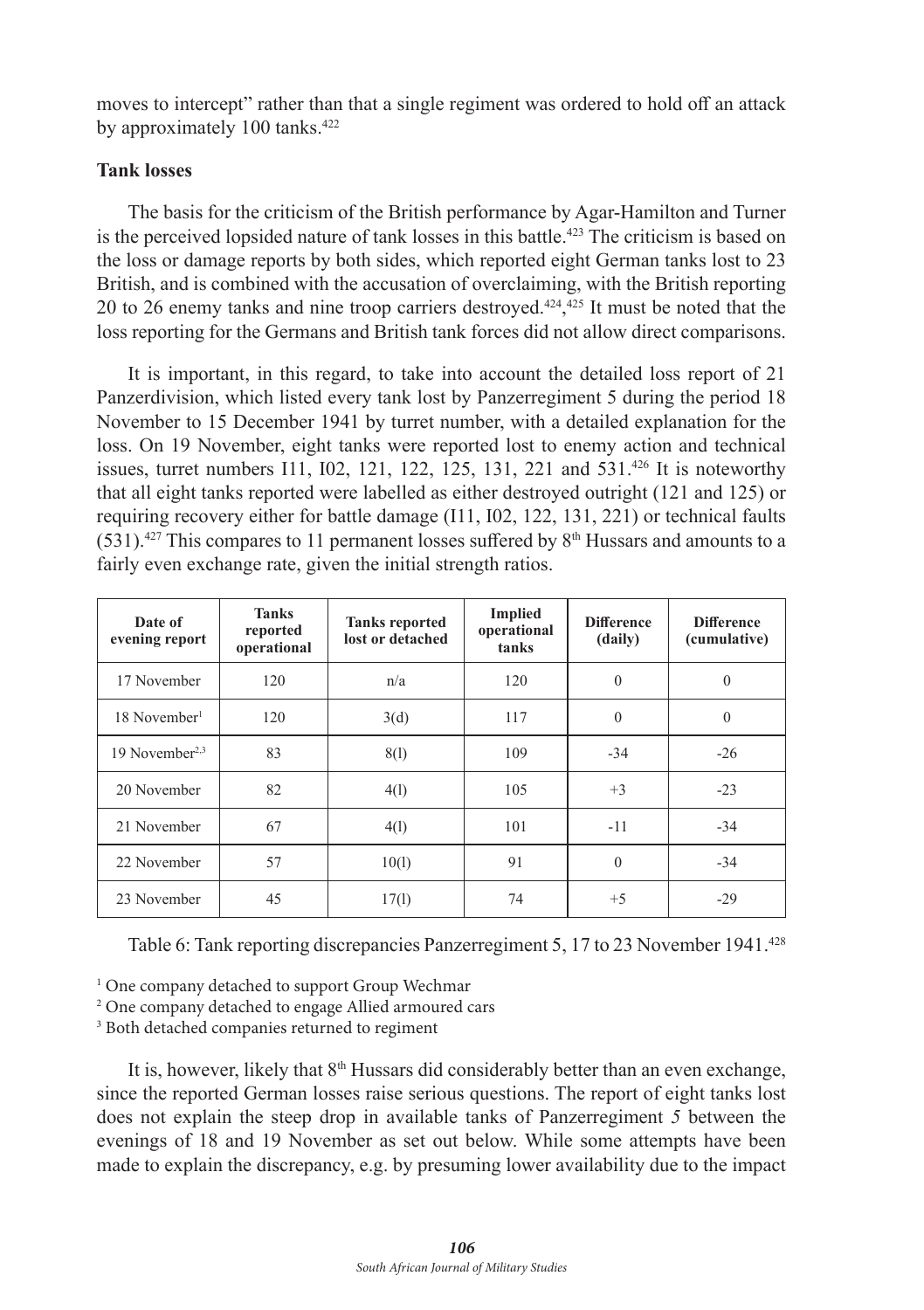of Operation Sommernachtstraum in September, these ignore the fact that the reporting was not aligned over several days.<sup>429</sup>

A more likely explanation is based on a consideration of the loss classification. The labels assigned to the lost tanks indicate that damaged tanks that did not require recovery were not listed as losses in the divisional records, presumably because they were expected to be repaired by their crews or regimental workshops overnight. While it is not clear what happened to the missing tanks, the number of tanks missing from the accounting aligns well with the claims made by  $8<sup>th</sup>$  Hussars and  $4<sup>th</sup>$  Armoured Brigade, especially if some of the nine troop carriers claimed by 4<sup>th</sup> Armoured Brigade were also tanks.

# **Tactical and operational outcomes**

The established view of the battle is that the German tanks of Group Stephan prevailed over 4th Armoured Brigade on 19 November with minimal losses. In the established view is furthermore accepted that the Germans owned the battlefield at the end of the engagement and managed to recover their lost tanks.430 Finally, part of this view is that the British side severely overclaimed German tank losses, claiming at least 20 destroyed tanks, and that the British tank regiments suffered from tactical weaknesses compared to the Germans, and these weaknesses are seen as the reason for the lopsided tank losses being inflicted on the British tank forces.<sup>431</sup>

Based on a review and analysis of the primary evidence, a different picture emerges, namely that while the battle could best be described as a tactical draw, operationally it was a clear British victory. The established views on the battle are based on a misinterpretation or lack of knowledge of the primary evidence on both sides, both regarding the development of the battle and the operational context within which it was fought.

The available evidence from primary sources furthermore suggests that misinterpretation of the battle has also led to an almost complete failure to appreciate the impact of the successful defence battle at operational level. It is normally not considered that Group Stephan did not have one, but two objectives:

- to destroy the estimated 200 tanks of  $4<sup>th</sup>$  Armoured Brigade; and
- • to advance east to the Libyan–Egyptian frontier, into the rear of 7 Indian Brigade at Libyan Omar, to relieve pressure on the Axis frontier garrisons.<sup>432</sup>

First and foremost, at tactical level, the established view takes German loss reports at face value, while comparing them directly to the loss reports of 8th Hussars, even though this is not possible due to different categorisations. The established view also usually assumes that the German tanks leaguered on the battlefield for the night, thereby controlling recovery efforts of damaged tanks. Considering the available evidence, from both the German and the Allied side, it is highly likely that the German tank losses on 19 November were understated, challenging this traditional view of the battle. Thus, the charge that the British were overly optimistic when counting German tanks destroyed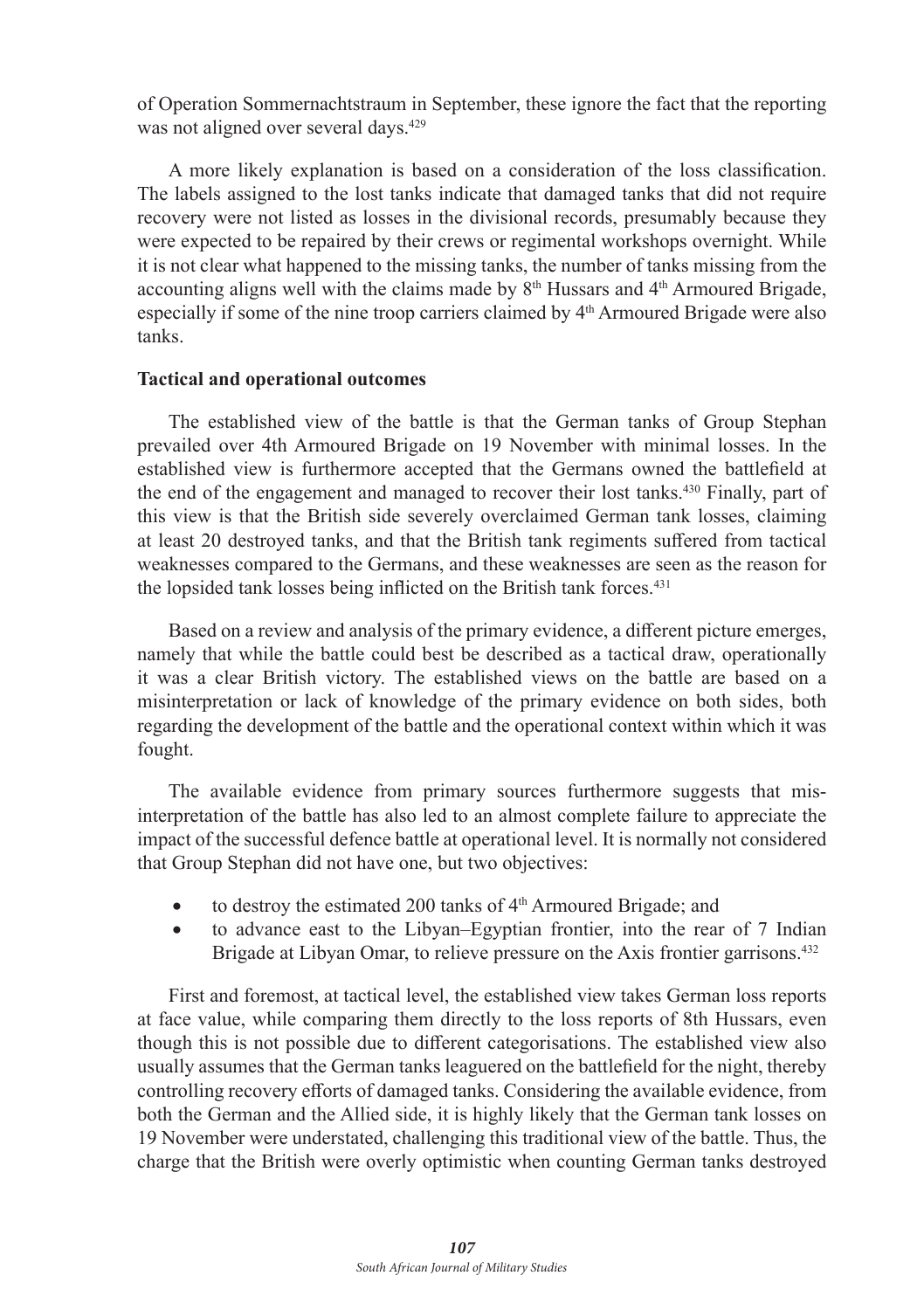has to be examined closely in the light of the available tank loss and readiness data of Panzerregiment 5, in particular the discrepancy of 26 tanks missing from the roster on the evening of 19 November.

Furthermore, it is clear from the German message log that Group Stephan leaguered off the battlefield, and the disabled tanks ended up in no-man's land, with both sides engaging in recovery efforts. Given Group Stephan's failure to achieve its first mission, the conclusion that presents itself is that, rather than being beaten with heavy losses, the performance of  $8<sup>th</sup>$  Hussars meant that they managed to hold the line they were assigned against a superior German force while inflicting substantial damage on the advancing force, compelling it to abandon its mission.

At the operational level, Group Stephan had the mission to remove the threat to Libyan Omar and Sidi Omar, the two locations which constituted the western anchor of the fortification line running from Halfaya Pass to Libyan Omar. The plan seems to have been to catch any Allied forces in the area by using the tanks of Group Stephan to push the Allied forces against the fortifications of the garrison of Libyan Omar and Sidi Omar.<sup>433</sup> On 19 November, 7<sup>th</sup> Indian Brigade was arranged in a considerable line east of the border wire, running from west of Bir Sherferzen to Bir Bu Deheua, north-west of Libyan Omar.434 Given the nature and strength of Group Stephan, it would have been in a good position to inflict at least serious damage on  $7<sup>th</sup>$  Indian Brigade.

The successful defence of the track at Gabr Saleh by 8<sup>th</sup> Hussars therefore prevented Group Stephan from achieving both the operational objectives given to it. Rather than destroying the whole of 4<sup>th</sup> Armoured Brigade, Group Stephan managed to destroy just one tenth of the estimated enemy tanks and rather than being able to relieve the pressure on the frontier garrisons by attacking  $7<sup>th</sup>$  Indian Brigade, Group Stephan failed to advance east at all after being driven back at Gabr Saleh.

Nevertheless, while tactically successful, the Allied forces missed an operational opportunity. The opportunity that presented itself on 19 November was to deal the German tank force a severe blow early in Operation Crusader by defeating it in detail, after it had been split. Not realised at the time, and not considered in the literature, are two important facts relating to the battle:

- Rommel did split his armoured force, rather than concentrating it; and
- Rommel attacked in force at Gabr Saleh, something that Lieutenant-General Norrie did not believe he would do, and which he claimed in his report after the operation Rommel did not do.

Had 4<sup>th</sup> Armoured Brigade been in a position to concentrate in time to meet Group Stephan, then it is at least possible that substantial damage could have been inflicted on Panzerregiment 5 at an early stage of Operation Crusader. That this did not happen was due to Brigadier Gatehouse failing to concentrate his brigade on 19 November. The dispersal of five of his nine tank squadrons and half of his artillery meant that he was not in a position to engage Group Stephan forcefully, since he was not able to achieve superiority at the point of contact in the short time between the battle commencing and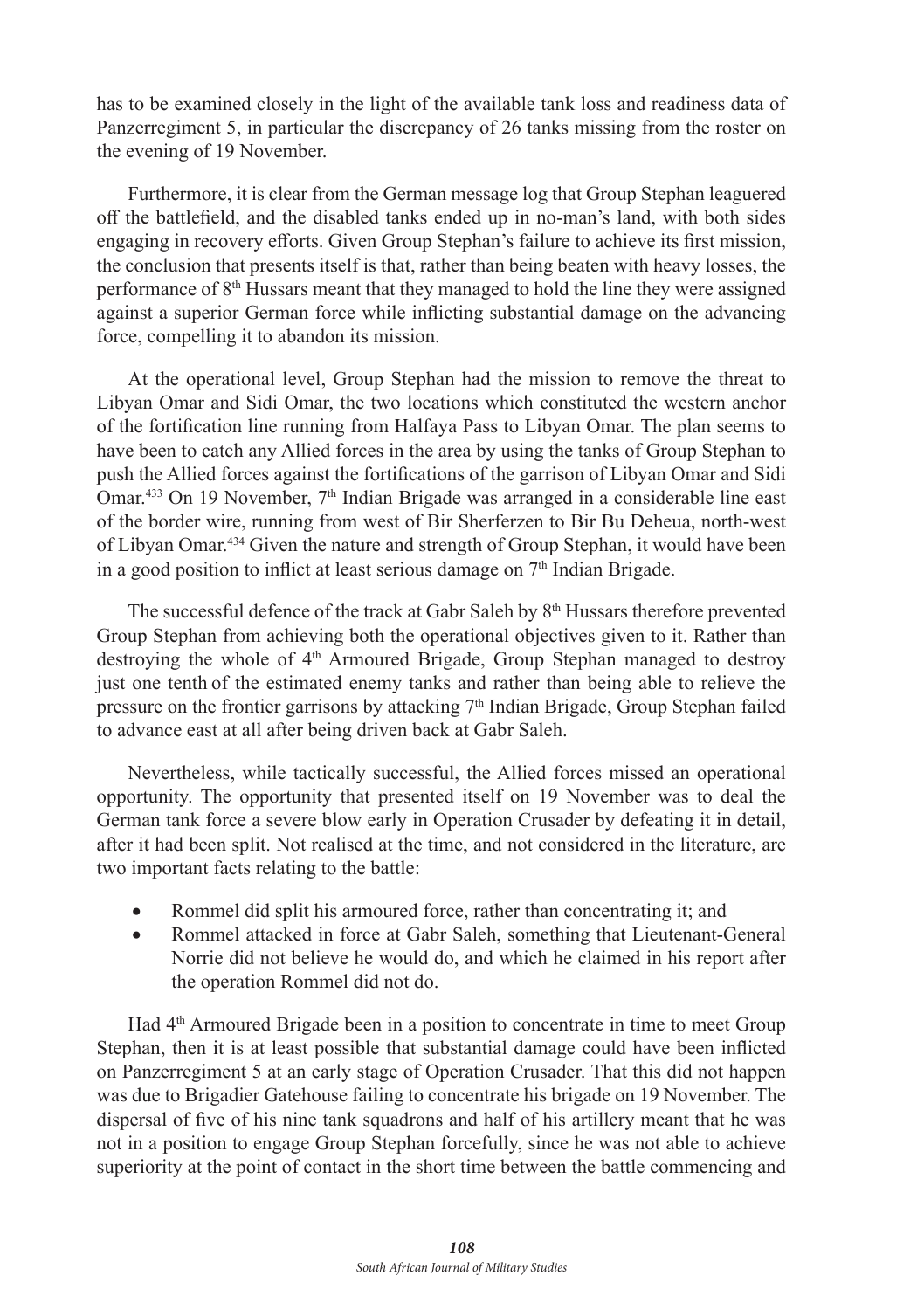dusk falling. Thus, command failures present in  $4<sup>th</sup>$  Armoured Brigade prevented the destruction of the attacking German tank force, which would have been achievable for the Allied side, had it been handled better. This was an early indication of a weakness noted by General Auchinleck in a message to Field Marshal Alanbrooke on 7 January 1942, following the disastrous battles by 22nd Armoured Brigade at the Uadi el Faregh south of Agedabia.<sup>435</sup>

# **Conclusion**

This article has revealed the complexities surrounding Operation Crusader. This was not a simple battle. The outcomes of tactical engagements were not clear at the time and even today present a challenge for scholars due to the loss of records in a battle where headquarters were often overrun. Weaknesses in command and assessment of tactical and operational opportunities were often obscured in the write-up, making the inquiry into the events more difficult.

The tank forces of the  $8<sup>th</sup>$  Army consisted of a wide range of regiments and experiences, such as the territorial army tank soldiers in the three infantry tank regiments of 1<sup>st</sup> Army Tank Brigade and regular tank men in  $4<sup>th</sup>$ ,  $7<sup>th</sup>$  Armoured and  $32<sup>nd</sup>$  Army Tank Brigades. Even the two cavalry regiments in the  $4<sup>th</sup>$  and  $7<sup>th</sup>$  Armoured Brigades and the  $7<sup>th</sup>$  and  $8<sup>th</sup>$  Hussars, had extensive tank experience gained in the desert for over half a decade. The only green ex-cavalry troops were the three more recently converted armoured regiments in 22 Armoured Brigade, which had not seen fighting at all, but had trained extensively in England throughout 1941.

It is clear from the evidence presented in this article that the dismissive attitude taken towards the quality of British cavalry regiments that had been converted to armour, implied, for example, in Crisp's description of Brigadier Gatehouse cited above and indeed in Moorhouse's description of the battle as a 'reckless' charge, did not apply universally. The claim by Barnett, that "the officers and men of the British armoured brigades were as generally untouched by these warnings [on enemy tactics, contained in a training memorandum issued in September 1941] as road-hogs by road safety propaganda" cannot be confirmed based on the performance of 8<sup>th</sup> Hussars on 19 November 1941. Instead, as in any army, the performance of units varied based on their experience and training, and it is not appropriate to attribute a universal qualification to an arm of service, and on the afternoon of 19 November 1941,  $8<sup>th</sup>$  Hussars delivered a performance that ensured that German operational intent was thwarted.

This article thus represents another step in a new and more comprehensive interpretation of the performance of British and Empire formations in the early phase of the desert war, addressing many of the myths and misconceptions that have coloured our perception for too long.436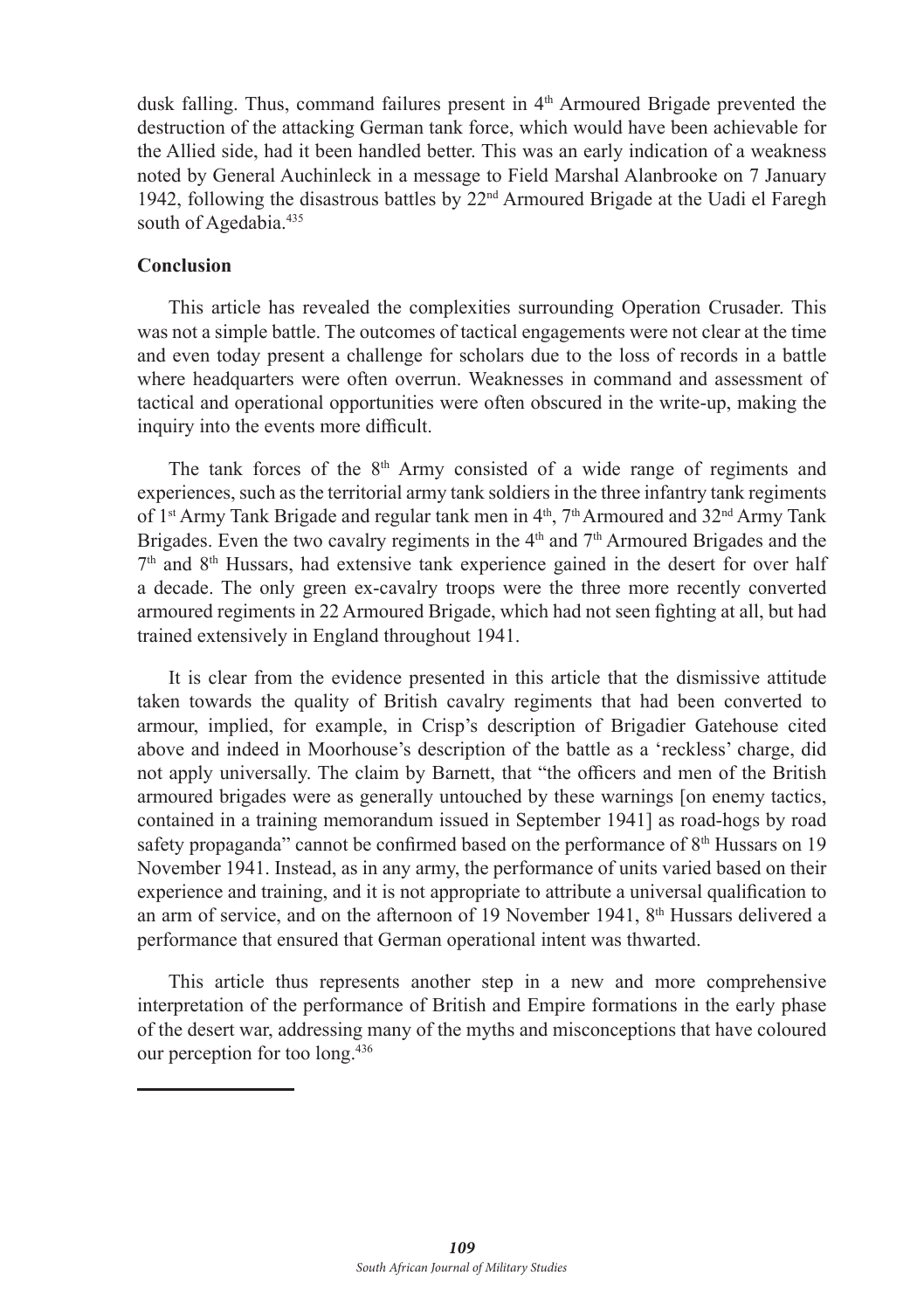# **ENDNOTES**

- 354 Author contact: 683942@soas.ac.uk; Andreas is an independent historian based in London, UK. He specialises in the desert war, 1941/42, focusing on Operation Crusader, and shares his research through his blog http://rommelsriposte.com and on Academia. edu at https://independent.academia.edu/AndreasBiermann. The author is indebted to the reviewers; in particular, this article has greatly benefited from the review and comments by Profs Alan Allport and Marcus Faulkner and Drs Philip W Blood and Ben Wheatley and the insights of the *Scientia Militaria* referees.
- <sup>355</sup> While at the time of Operation Crusader the usual term would have been 'Empire', the more usual 'Allied' is used throughout this note as more accurate than the alternative 'Commonwealth', considering the composition of Eighth Army as well as the Allied naval and air forces at the time of Operation Crusader.
- 356 General Cunningham, GOC Eighth Army from its creation, relieved of his duties on 26 November 1941.
- <sup>357</sup> General Richie, GOC Eighth Army from 27 October 1941 to the end of the operation.
- <sup>358</sup> C Auchinleck. "Operations in the Middle East from 1 November 1941 to 15 August 1942". Supplement to the *London Gazette* 38177. 15 January 1948. 312.
- <sup>359</sup> Map II from "The Mediterranean and the Middle East", Vol. II. Undated. <https://www. ibiblio.org/hyperwar/UN/UK/UK-Med-II/maps/UK-Med-II-2.jpg> Accessed on 15 February 2021.
- 360 C Barnett. *The desert generals.* London: William Kimber, 1960, 106.
- 361 R Lyman. *Tobruk: The longest siege.* Basingstoke: PanMacmillan, 2010.
- 362 Sheet 14 Bardia. *Eighth Army Mapping Services*, 1942, Author's collection.
- <sup>363</sup> 30th Armoured Corps will be referred to as 30 Corps. While modern references to corps are in Roman numerals, this article uses Arabic numerals to facilitate distinction between Allied and Italian army corps. Under the field regulations in force in 1941–42, British corps were numbered with Arabic numerals.
- <sup>364</sup> 'Marmarica' refers to the eastern part of Libya, named after the Roman Empire province of antiquity, with Tobruk as its administrative capital. It ranged from the border with Egypt to a north–south line approximately at the Gulf of Gazala, approximately 60 km west of Tobruk. Cyrenaica is the province west of this line to a north–south line approximately at the Ras Lanuf, approximately 200 km west of Agedabia, at the ancient border of Roman and Carthaginian lands in modern Libya, with Benghazi as its capital. West of this line to the border with Tunisia was the province of Tripolitania, with Tripoli as its capital. The border between the provinces at Ras Lanuf was marked by the Arco dei Fileni, a triumphal arch through which the Via Balbia coastal road passed. It was known as 'Marble Arch' to British soldiers. In British history, the term 'Cyrenaica' is often used to cover both Cyrenaica and Marmarica.
- <sup>365</sup> UK National Archives (TNA), WO201/2693 8 Army report by the GOC, September– December 1941, par. 7, p. 3.
- <sup>366</sup> TNA, WO169/1175, appendices while the grid references in this map differ slightly from those on Map 2, they are used, as this was the map utilised by the  $7<sup>th</sup>$  Armoured Division units during the battle, and it was therefore the basis for any location references in their war diaries.
- <sup>367</sup> All references refer to the grid of Map 1.

<sup>369</sup> National Archives and Records Administration (NARA), T-315 R66415. Panzerdivision, KTB No. 2 and IWM Duxford EDS (EDS) AL966 Panzerregiment 5 battle report, entry 17 November.

<sup>368</sup> TNA, WO201/2693.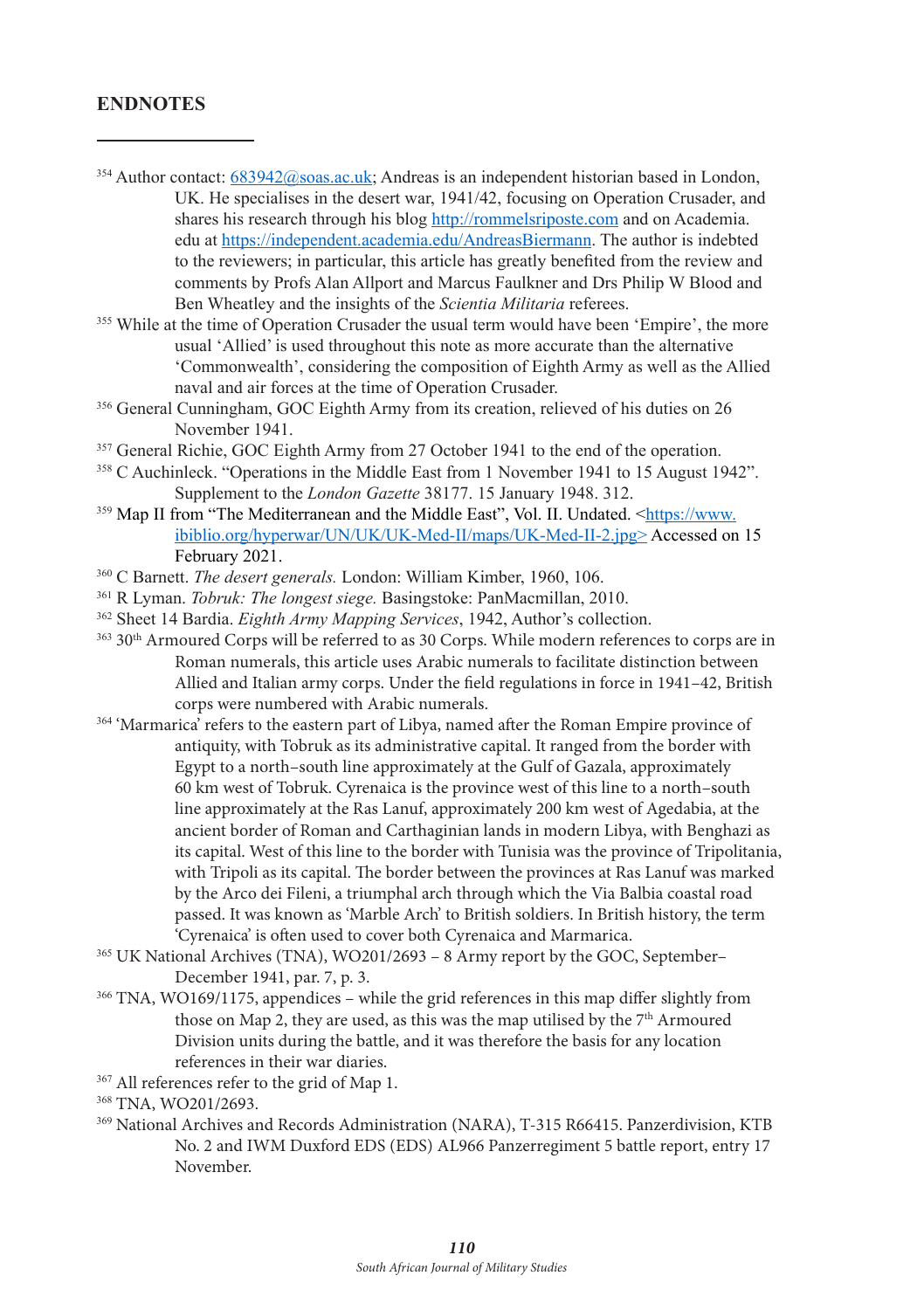- <sup>370</sup> M Montanari. *Le Operazioni in Africa Settentrionale Vol. II Tobruk.* Rome: Ufficio Storico dello Stato Maggiore dell'Esercito, 1993.
- <sup>371</sup> The table is based on a mix of information, including OOB and actual data.
- <sup>372</sup> Excerpt of Map 35a from the US Army West Point Military Academy map collection, titled "North Africa 1940: Auchinleck's offensive 10 November 1941 – 31 December 1941". Undated. <https://www.westpoint.edu/sites/default/files/inline-images/academics/ academic\_departments/history/WWII%20Europe/WWIIEurope35Combined.pdf> Accessed on 16 March 2021.
- <sup>373</sup> R Hammond. *Strangling the Axis: The fight for control of the Mediterranean during the Second World War*. Cambridge Military Histories. Cambridge: Cambridge University Press, 2020.
- <sup>374</sup> The Italian High Command of the Armed Forces in North Africa.
- <sup>375</sup> General Enno von Rintelen, 1891 to 1971, military attaché and from Italy's entry into the war German general at the Italian High Command, from 1936 to 1943.
- <sup>376</sup> While not normally used in English-language histories, the term 'Marmarica' denotes the eastern half of what is commonly referred to as 'Cyrenaica', a separate province with Tobruk as its capital. The border to the east is Sollum, while to the west it is situated at modern Derna. See doi: 10.1093/acrefore/9780199381135.013.3974
- <sup>377</sup> Africa Special Purpose Division German: Division z.b.V. Afrika was a division-size formation assembled to provide the German infantry element of the assault, with 15*.*  Panzerdivision providing the armoured element.
- <sup>378</sup> Panzergruppe Afrika, formed in August 1941 to control the German Africa-Korps and the siege operations around Tobruk. It was under the command of Rommel, with General Gause as chief of staff.
- <sup>379</sup> German special purpose division for the siege of and assault on Tobruk. Renamed 90<sup>th</sup> Light during the battle.
- <sup>380</sup> Montanari *op. cit*.
- <sup>381</sup> Reconnaissance Group = Aufklärungsgruppe.
- $382$  Reconnaissance Battalion = Aufklärungsabteilung (AA) 3 and AA33.
- <sup>383</sup> Anti-tank Battalion 39 = Panzerjägerabteilung 39. This was equipped with three companies of anti-tank guns, each with two platoons of obsolete 37-mm and one platoon of more modern 50-mm PAK38 AT guns. Each platoon had three guns. EDS 355, Order of Battle 21st Panzer Division.
- <sup>384</sup> Bundesarchiv Militärchiv (BAMA), RH27/21/1.
- <sup>385</sup> R Crisp. *Brazen chariots.* New York, NY: Bantam Books, 1978, 10.
- <sup>386</sup> TNA, WO169/952, sheet for 11 November 1941.
- <sup>387</sup> Hoover Institution. *Bonner-Fellers papers*, Box 39, Folder 8, Message 279, 1 December 1941.
- <sup>388</sup> TNA, WO169/949, Artillery statement Middle East 4 November 1941, CRME/3613/RA, dated 5 November 1941.
- <sup>389</sup> Friedrich Stephan, 21 February 1898 to 25 November 1941, as lieutenant participant in the second course at the German tank school in Kazan 1931/32. He had taken command of the regiment in July 1941, following the BATTLEAXE Operation. Also see HG Krampe. *Militärgeschichtliche Blätter: Wünsdorf – Geburts – und Entwicklungsstätte der deutschen Panzertruppen.* Berlin: Verlag Meißler, 2005; B Hartmann. *Panzers in the sand.* Barnsley: Pen and Sword Military, 2011. There are few descriptions of him, as he died only six days after this battle in an air attack. First-hand accounts contained in Hartmann indicate a disciplinarian, with a somewhat brusque manner.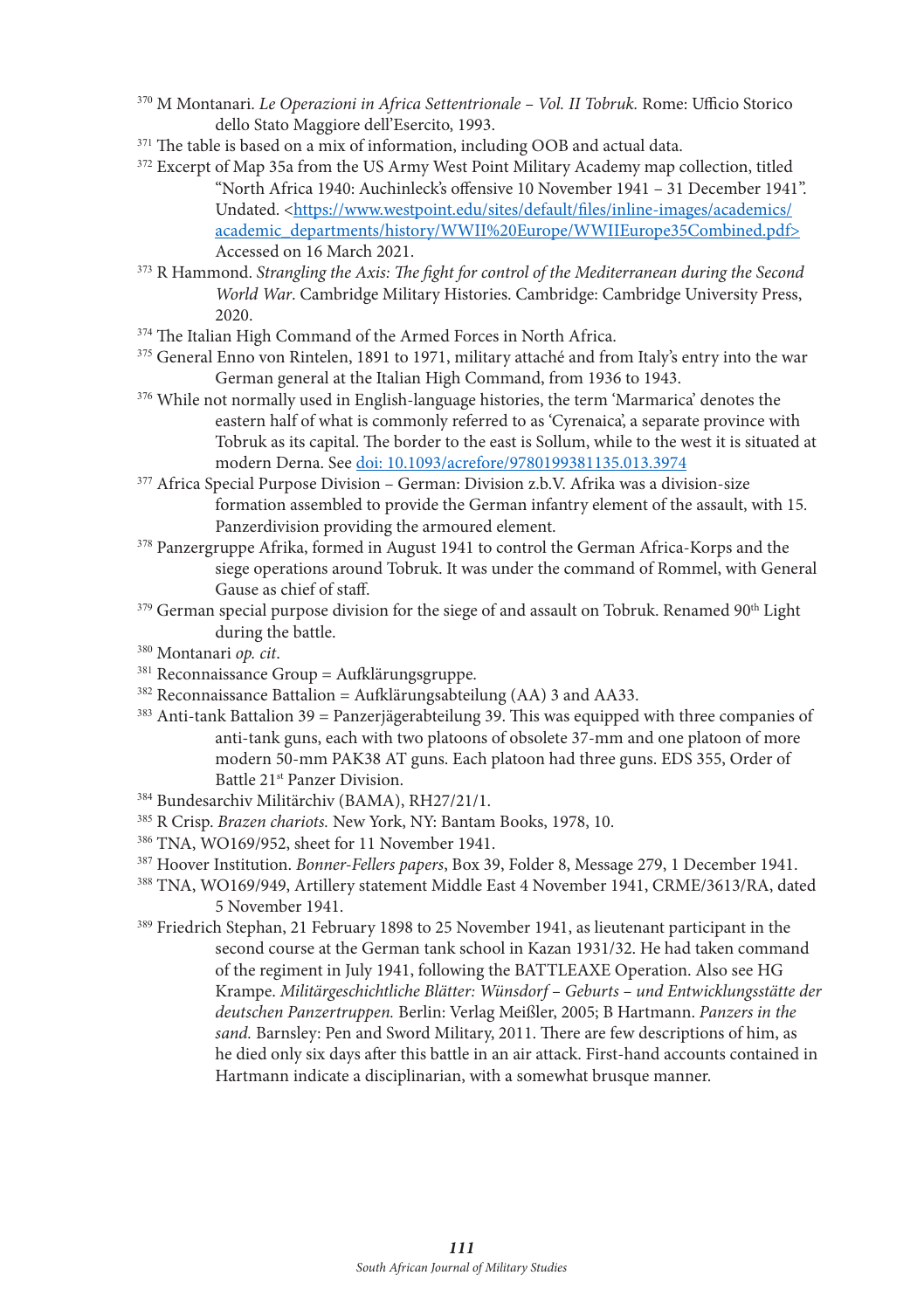- <sup>390</sup> TL Jentz. *Panzertruppen Vol. 1.* Atglen, PA: Schiffer Military History, 2004 notes that the majority of the Panzer III of the regiment were of the 'G' variety with 30-mm frontal armour, with only four gun tanks being 'H', which were up-armoured with an additional 30-mm plate welded onto the front and which could not be penetrated by the 2-pdr gun over their frontal arc at normal combat ranges.
- <sup>391</sup> TNA, WO169/1388, war diary 8 Kings Royal Irish Hussars, January–December 1941, entry 19 November 1941.
- 392 TL Jentz & HL Doyle. *Panzer tracts No. 3-2: Panzerkampfwagen III Ausf. E, F, G und H: Development and production from 1938 to 1941.* Boyds, MD: Panzer Tracts, 2007, 15; RP Hunnicutt. *Stuart: A history of the American Light tank.* Novato, CA: Presidio Press, 1992; Undated C Ankjersterne, "5 cm Kw K". <https://panzerworld.com/5-cm-kw-k> accessed on 24 March 2021. Jentz and Doyle note that up-armouring of Panzer III E, F and G variants with an additional face-hardened 30-mm armour slab commenced in the field, utilising factory-supplied kits, in December 1940. This addition would have rendered the Panzer IIIG considerably better able to resist the Stuart's gun at typical combat ranges. Nevertheless, photographic evidence shows that this additional armour had not been applied to Panzerregiment 5 tanks by April 1941, when they were in Africa. There is no photographic evidence available that would indicate that the situation had changed by November 1941. Given the supply challenges in North Africa, it is an open question whether the Panzer IIIG tanks of Panzerregiment 5 were up-armoured.
- <sup>393</sup> Aufklärungsgruppe Wechmar, named after the commanding officer of Aufklärungsabteilung 3.
- <sup>394</sup> Kampfgruppe Stephan, named after Lieutenant-Colonel Stephan, the commanding officer of Panzerregiment 5.
- 395 NARA, T315 R157 Frame 121. Panzerdivision Ia KTB No. 2, entry 19 November 1941.
- $396$  Map prepared by Mike Bechtold, commissioned by the author: <https://mikebechthold.com/>. <sup>397</sup> *Ibid*.
- 398 Crüwell had arrived in North Africa in September to take command of the Africa Corps after the creation of Panzergruppe Afrika as the superior German headquarters in North Africa. He was directly subordinated to General Rommel.
- <sup>399</sup> BAMA, RH19/8/53, activity report Panzergruppe Afrika Ic, 18 November 1941 6 February<br>1942, message log Aufklärungsgruppe to 21. Panzerdivision, 18 November 1941.
- 
- <sup>400</sup> *Ibid.*, daily summary, 18 November 1941.<br><sup>401</sup> TNA, WO169/4503, 3<sup>rd</sup> RTR war diary, 1942, unordered messages and map files.
- 402 It is possible that these were the 'sunshield' camouflage devices used to conceal British tanks by making them appear as trucks.<br> $^{403}$  BAMA. RH19/8/53  $\emph{op. cit.}$
- 
- 403 BAMA, RH19/8/53 *op. cit*. 404 NARA, T315 R157 Frame 121 *op. cit.*
- 405 NARA, T315 R664 KTB No. 2, entry 19 November 1941.
- <sup>406</sup> TNA, WO169/1281, war diary 4<sup>th</sup> Armoured Brigade, January–December 1941, entry 19 November 1941.
- $407$  Agar Hamilton and Turner claim the message may not have been received by  $4<sup>th</sup>$  Armoured Brigade, but this is clearly not correct.
- 408 TNA, WO169/1175, G branch 7th Armoured Division, December 1941 and Appendices, message log, 7th Armoured Brigade, message, 19 November 1941, 1530 hours; TNA, WO169/1281, entry 19 November; TNA, WO169/1388, war diary, 8 Kings Royal Irish Hussars, January–December 1941, entry 19 November 1941.
- 409 TNA, WO169/1281, entry 19 November 1941.
- 410 TNA, WO169/1175, 4th Armoured Brigade, message, 19 November 1941, 1602 hours.
- 411 BAMA, RH27/21/2a, evening report by Panzerregiment 5, 0240 hours, 20 November 1941, Frame 000214.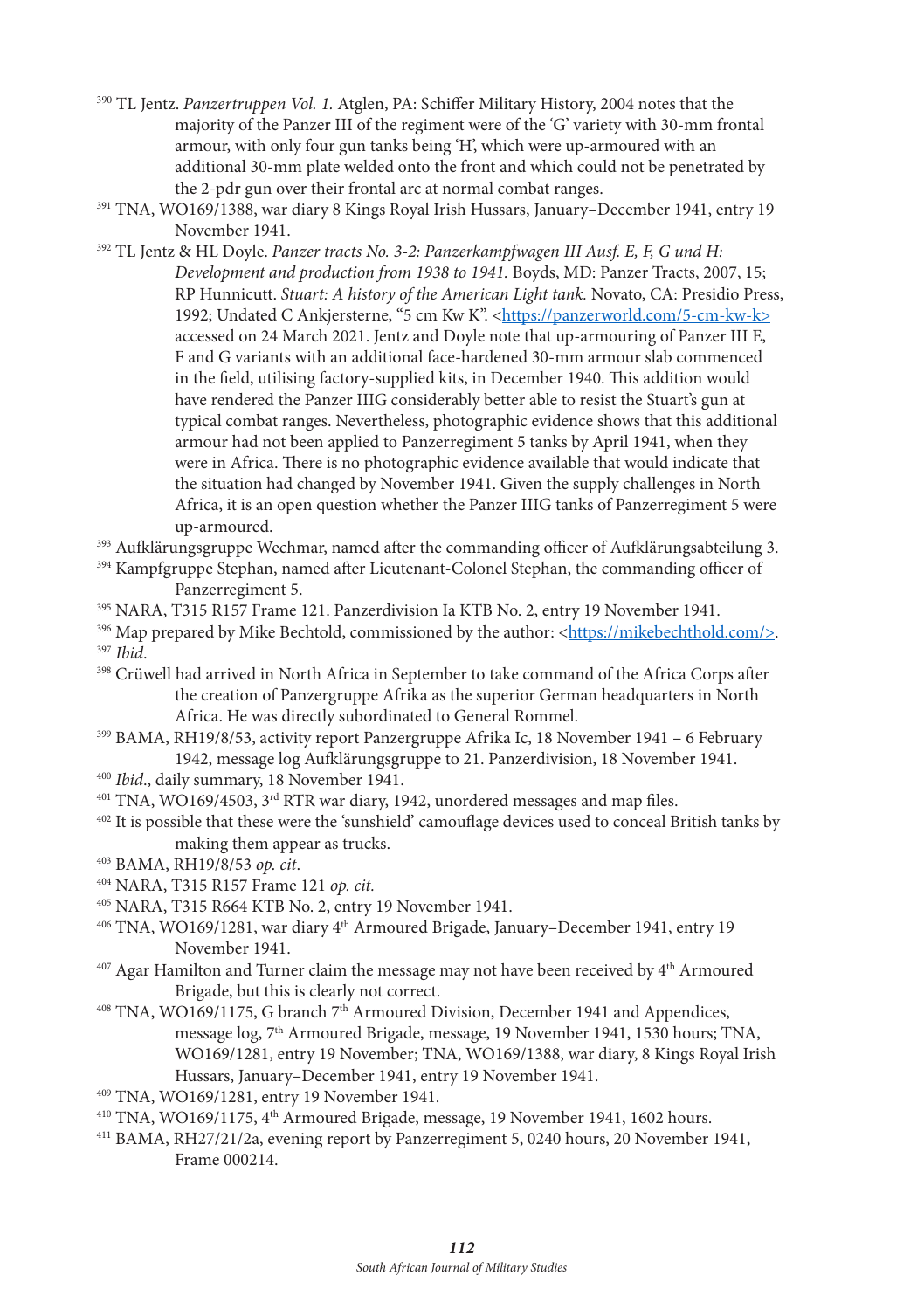- $412$  TNA, WO169/1388, war diary,  $8<sup>th</sup>$  Hussars, entry 20 November 1941.
- 413 BAMA RH27/21/2b, frames 000861–000863.
- $414$  TNA, WO169/1175, messages from  $4<sup>th</sup>$  Armoured Brigade 1624, 1700, 1728 hours, 19 November.
- 415 TNA, WO169/1414, entry 19 November.
- <sup>416</sup> It is also notable that the unit history of  $5<sup>th</sup> RTR$  does not mention the fight on 19 November at all. See M Urban. *The Tank War.* London: Hachette Digital, 2013, Kindle edition; JAI Agar Hamilton & LCF Turner. *The Sidi Rezegh battles.* Cape Town: Oxford University Press, 1957, 144.
- 417 See, for example, Agar Hamilton & Turner *op. cit*., p. 144; DB Katz. *South Africans against Rommel.* Guilford, CT: Stackpole Books, 2018, Kindle edition, loc. 2345; TNA, WO169/1427, 2nd RHA, January–December 1941, entry 19 November 1941; BAMA RH/21/2b and TNA, WO169/1175 7, message from 4<sup>th</sup> Armoured Brigade, 1858 hours, 19 November. The reason for this claim cannot be ascertained at this stage, but it is clear that it is not correct.
- 418 BAMA RH/21/2b; TNA, WO169/1427, entry 19 November 1941; probably tank rounds rather than artillery.
- <sup>419</sup> Either prime movers or tanks, given that no infantry was present on the German side; nevertheless, this appears unlikely, given that no guns seem to have been lost by Group Stephan; TNA, WO169/1281, war diary, 4<sup>th</sup> Armoured Brigade, entry 19 November; TNA, WO169/1175, 4th Armoured Brigade, message, 1945 hours, 19 November 1941; TNA, WO169/1414, entry 19 November 1941.
- 420 British vehicle casualties are classed as 'X', 'Y' and 'Z'. X casualties are minor damage, repairable by crew overnight. Y casualties require support from specialist fitters or repair by the LAD or at the Brigade workshop, while Z casualties are either completely destroyed or repairable only at a major workshop.
- 421 RH27/21/2b, Meldungen, November 1941; Imperial War Museum, Enemy Document Section Duxford 355 AL500/1/10 Pz. Armee Afrika Schlachtbericht, Anlage 9 Tagesmeldung, 19 November 1941.
- $422$  TNA, WO169/1411, war diary,  $3<sup>rd</sup>$  RTR, January–December 1941, entry 19 November; TNA, WO169/1174, war diary, 7<sup>th</sup> Armoured Division, January–December 1941, entry 19 November, 1530 hours.
- <sup>423</sup> See discussion in Agar Hamilton & Turner *op. cit*., p. 142*ff*.
- <sup>424</sup> 8<sup>th</sup> Hussars only lost 11 tanks permanently, with the remainder repaired within 48 hours after the battle (Agar Hamilton & Turner *op. cit*.). This is in line with the tank numbers reported in the war diary, which states that at least six tanks were lost on 20 and 21 November, bringing the total lost to 26, and that approximately 25 tanks were remaining when going into leaguer on 21 November. On 26 November, Major Sandbach from 8<sup>th</sup> Hussars brought in 36 M3 tanks from TDS, indicating that at least 12 tanks had been repaired in the meantime, assuming all 22 reserve tanks had been issued. TNA, WO169/1281, war diary, 4<sup>th</sup> Armoured Brigade, 26 November 1941.
- <sup>425</sup> German tank losses are given as two destroyed and six damaged, one of which for technical reasons, while 8<sup>th</sup> Hussars reported 20 M3 lost, and 5<sup>th</sup> RTR reported one tank lost and two mechanical casualties; see WE Murphy. *The relief of Tobruk.* Wellington: Historical Publications Branch, 1961, 85.
- <sup>426</sup> BAMA RH27/21/2a; I11 was a Panzer II and I02 a Panzer III in the command section of *I. Abteilung*, while the remainder were Panzer III in *1., 2. and 5. Kompanie* of the regiment.
- <sup>427</sup> *Bergebedürftig.*
- 428 BAMA RH27/21/2a 000214-000220.